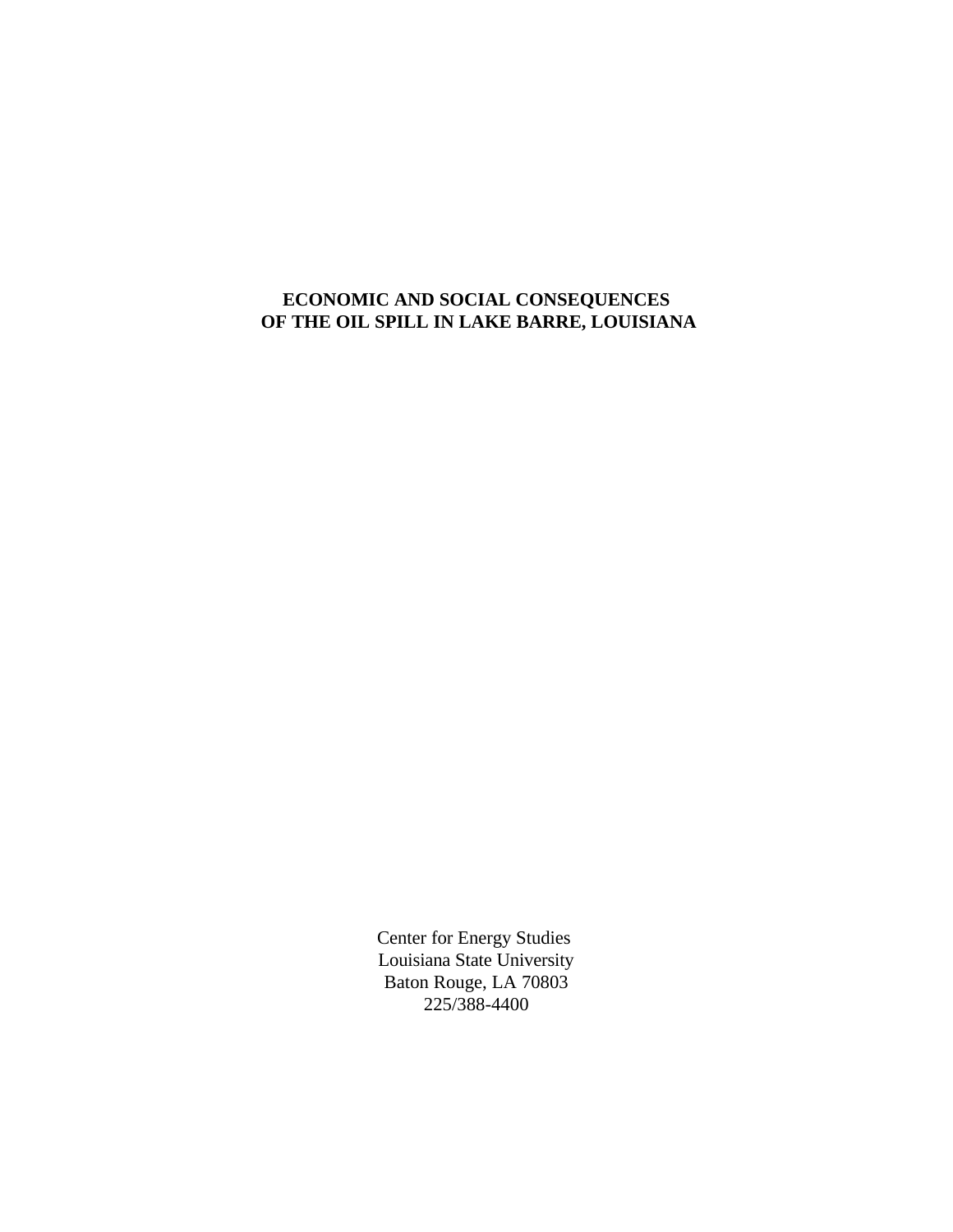# **ECONOMIC AND SOCIAL CONSEQUENCES OF THE OIL SPILL IN LAKE BARRE, LOUISIANA**

Allan Pulsipher, Center for Energy Studies Deborah Tootle, Department of Sociology Richard Pincomb, Center for Energy Studies

April 1999

Prepared under MMS Contract 14-35-0001-30660-19955 by Center for Energy Studies Louisiana State University Baton Rouge, Louisiana 70803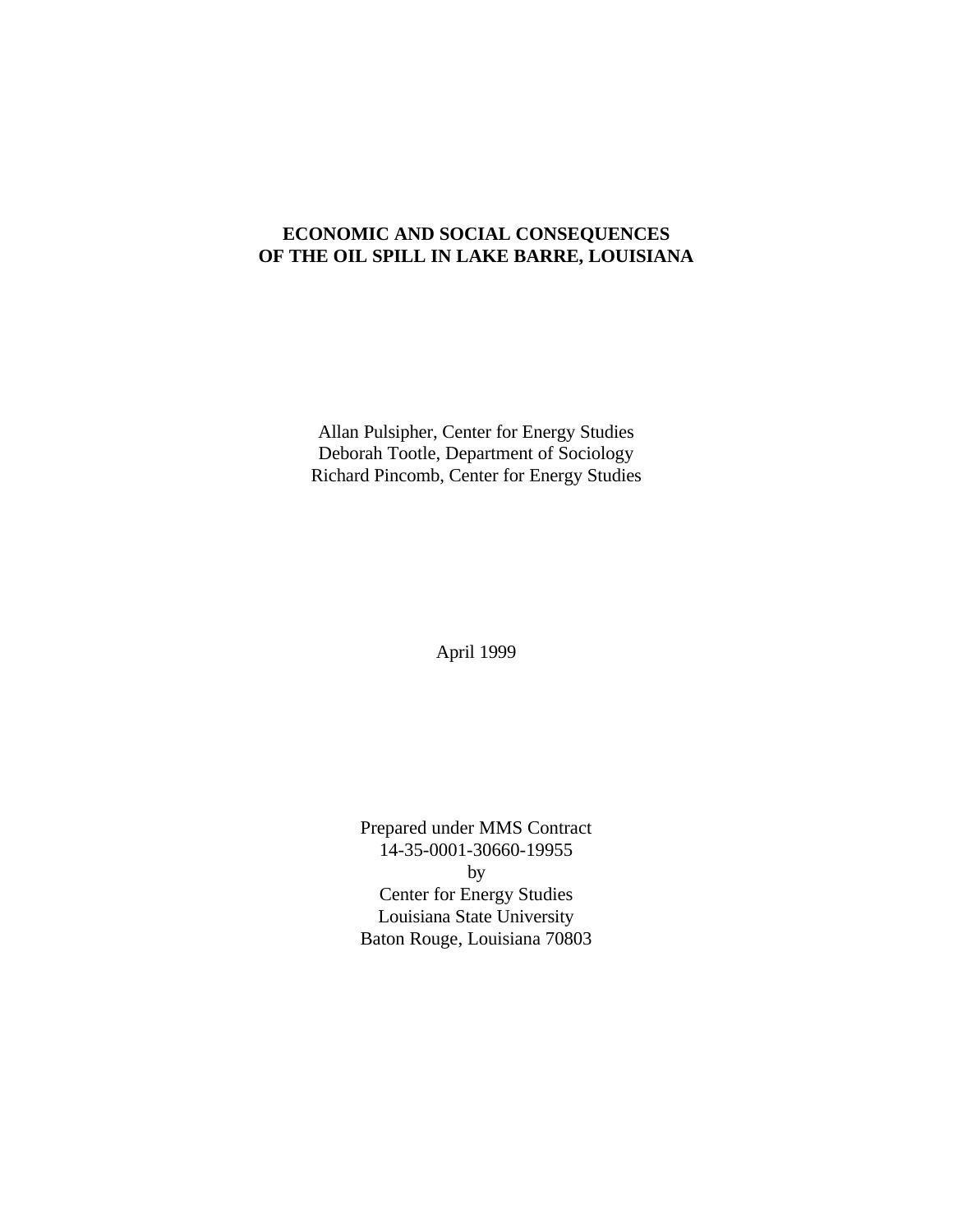#### **DISCLAIMER**

This report was prepared under contract between the Minerals Management Service (MMS) and the Louisiana State University's Center for Energy Studies. This report has been technically reviewed by MMS. Approval does not signify that the contents necessarily reflect the views and policies of the Service, nor does mention of trade names or commercial products constitute endorsement or recommendation for use. It is, however, exempt from review and compliance with MMS editorial standards.

#### **REPORT AVAILABILITY**

Extra copies of the report may be obtained from the Public Information Office (Mail Stop 5034) at the following address:

> U.S. Department of the Interior Minerals Management Service Gulf of Mexico OCS Region Public Information Office (MS 5034) 1201 Elmwood Park Blvd New Orleans, Louisiana 70123-2394 Telephone Number: 1-800-200-GULF or 1-504-736-2519

#### **CITATION**

Suggested Citation:

Pulsipher, A., D. Tootle, and R. Pincomb. 1998. Economic and social consequences of the oil spill in Lake Barre, Louisiana. OCS Study MMS 99-0028. Prepared by the Center for Energy Studies, Louisiana State University, Baton Rouge, La. U.S. Department of the Interior, Minerals Management Service, Gulf of Mexico OCS Region, New Orleans, La. 32 pp.

#### **ACKNOWLEDGMENTS**

John Greene and Harry Luton of the New Orleans Office of the U.S. Department of Interior Minerals Management Service and Donald Davis the Administrator of the Louisiana Applied Oil Spill Research and Development Program were instrumental in designing as well as funding this study. At Texaco, Fred Palmer, Pierre DeGruy and Larry Straatmann were very helpful in acquiring the information required for the study as was Marion Boulden of the Louisiana Oil Spill Coordinator's Office. Trey Boucvalt from Cenac Environmental Services explained the structure and operating procedures of the oil spill cleanup industry. Each of the subcontractors working on the spill also provided information. Dmitry Mesyanzhinov and Barbara Kavanaugh of the Center for Energy Studies staff made important contributions to the report.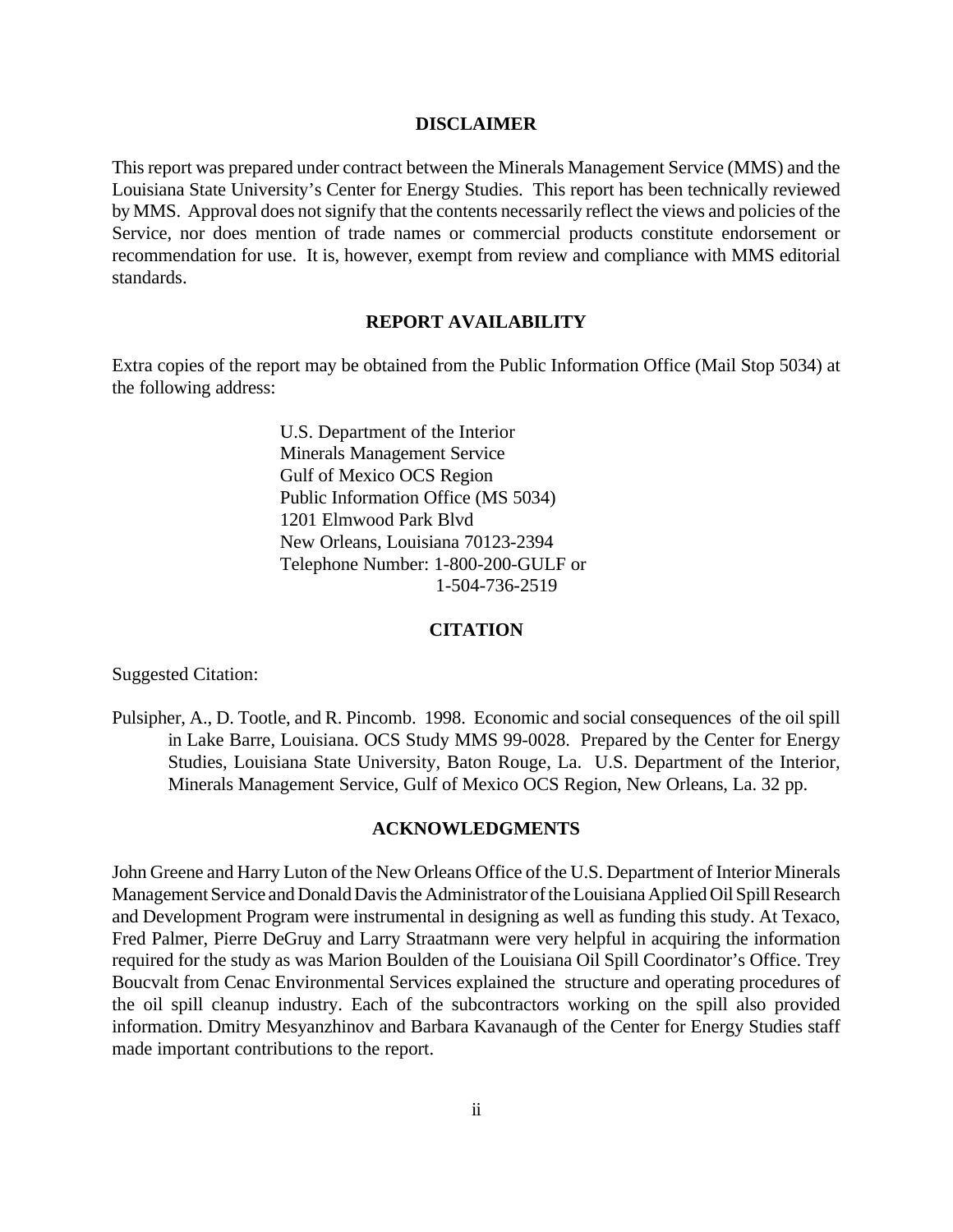## **ABSTRACT**

This is a "spill-of-opportunity" study conducted with grants from the Louisiana Applied Oil Spill Research and Development Program and the U.S. Department of the Interior's Minerals Management Service of the social and economic consequences of a 5,000 barrel oil spill that occurred in the saltwater Lake Barre, off the coast of Louisiana, in May 1997. The research team interviewed officials from Texaco, the subcontractors hired by Texaco for the cleanup effort, governmental officials, business owners and operators, and other residents in the area most directly affected by the spill and analyzed a detailed statement furnished by Texaco of approximately \$9.8 million expended in the cleanup operation. In addition, the team examined the *Incident Action Plans,* which describe, among other things, the number of workers and types of materials being used at the spill site on a daily basis.

The short-term social and economic consequences of the oil spill were modest. Three explanations for the limited nature of the short-term economic and social consequences of the spill are as follows.

- First, the oil spill cleanup industry along the Gulf Coast operates as a flexible, adaptive coalition when dealing with large spills. As a consequence, there was no increase in employment in the spill area.
- Second, the relatively short duration of cleanup activities limits the short-term economic and social impact of cleanup expenditures. Further, from 60 to 70 percent of cleanup expenditures go to firms located outside the spill area.
- Third, this spill site was geographically isolated, and most recreational and commercial coastal/ocean users were able to avoid the spill site at modest, if any, additional cost.

There is no persuasive evidence at this time either to support or to refute concerns expressed in the area about negative economic and social consequences in the longer term if fishing, shrimping, or oystering were to suffer, or were to be perceived as having suffered, because of the spill. State officials and cleanup professionals involved in the cleanup effort characterized the response to the spill as quick and well organized and do not anticipate serious long-term damage to the area. However, owners of oyster leases are suing for alleged damage to oyster beds.

This pattern of a short and limited social and economic impact and disruption was confirmed by the responses during interviews with individuals in the local area. Based upon information from these interviews, short-term effects of this spill appear to have been very limited. Longer-term effects are difficult to characterize and evaluate so soon after the spill occurred. The preponderance of those interviewed believed there would be no negative effects from the spill, but a significant minority said they were worried that longer-term effects might yet manifest themselves.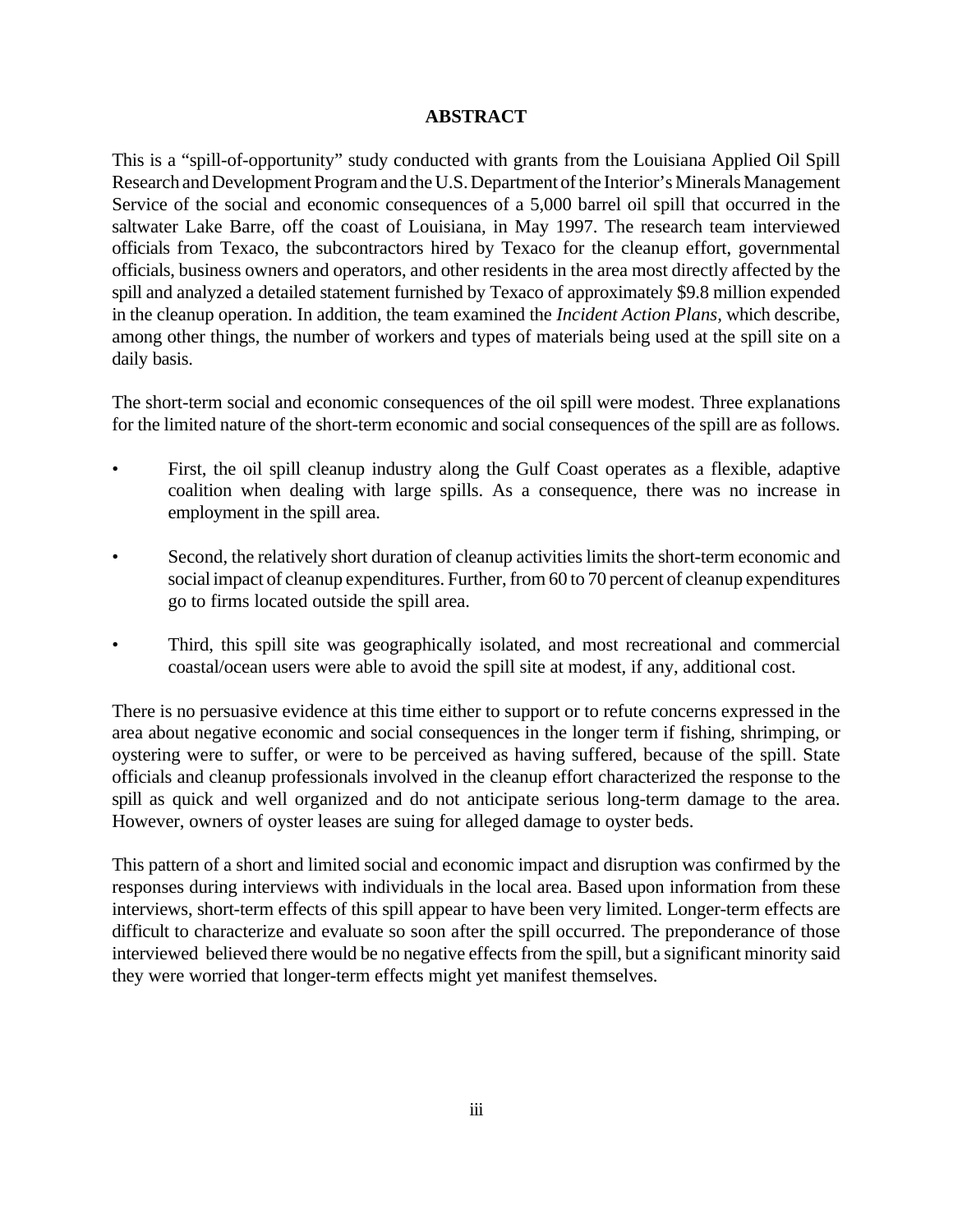|     |                   |  | Page |
|-----|-------------------|--|------|
|     |                   |  |      |
|     |                   |  |      |
|     |                   |  |      |
| 1.0 | 1.1<br>1.2<br>1.3 |  |      |
| 2.0 | 2.1<br>2.2        |  |      |
| 3.0 | 3.1<br>3.2<br>3.3 |  |      |
| 4.0 |                   |  |      |
| 5.0 |                   |  |      |
| 6.0 |                   |  |      |

# **TABLE OF CONTENTS**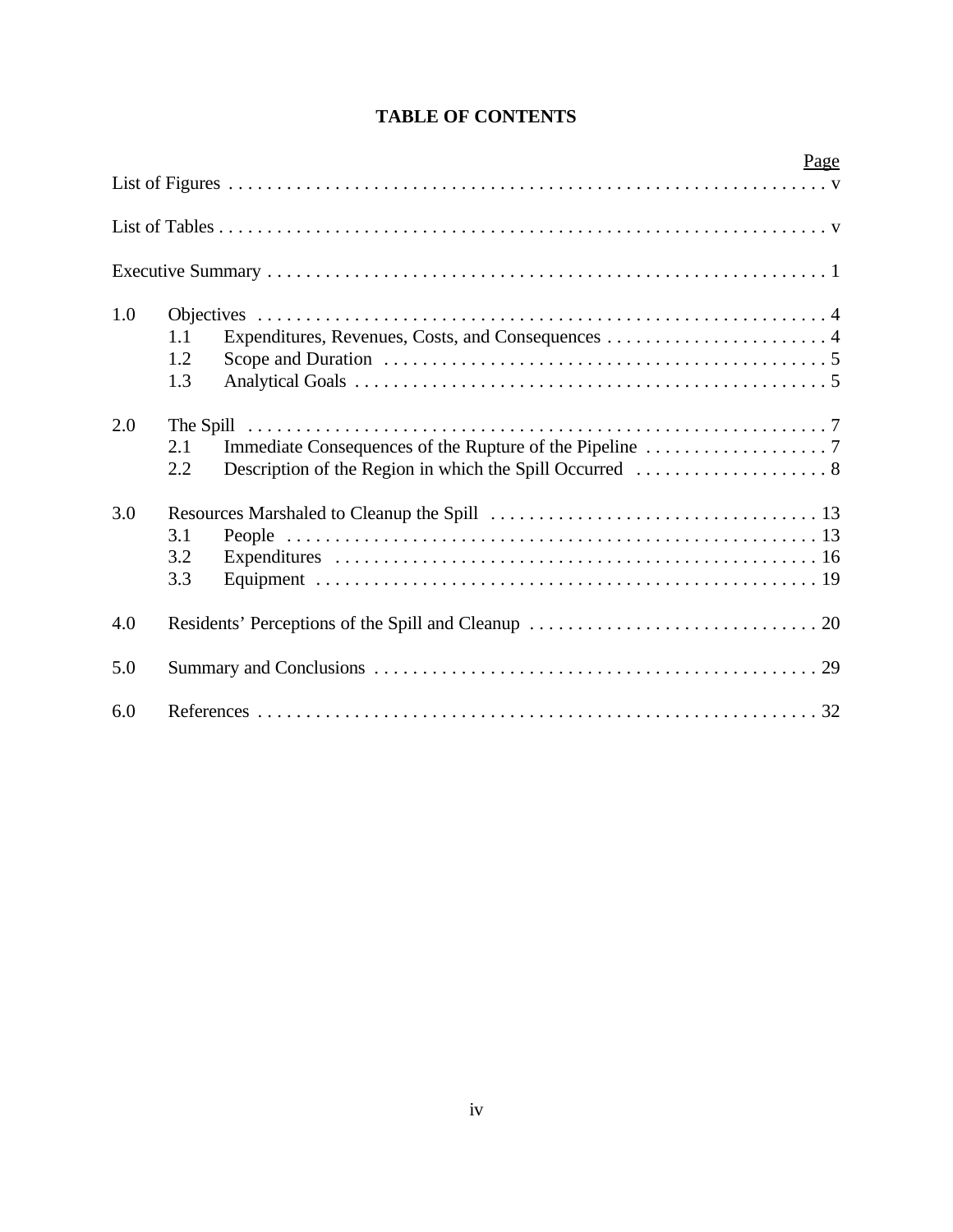# **LIST OF FIGURES**

| Figure | Description                                                                               | Page |
|--------|-------------------------------------------------------------------------------------------|------|
| 2.1    |                                                                                           |      |
| 2.2    |                                                                                           |      |
| 3.1.1  | Employment profile: total manpower working on spill May $18$ - June 20, 1997  14          |      |
| 3.1.2  | Employment profile: manpower at the scene and at command center May 18 - June 20,         |      |
|        |                                                                                           |      |
| 3.1.3  | Employment profile: Cenac & Texaco and other subcontractors May18-June 3,1997 15          |      |
| 3.1.4  | Employment profile: percentage, Cenac & Texaco and other subcontractors May 18 -          |      |
|        |                                                                                           |      |
| 4.1.1  |                                                                                           |      |
| 4.1.2  |                                                                                           |      |
| 4.1.3  |                                                                                           |      |
| 4.1.4  | Will the spill result in long-term effects (lasting more than one year) on your community |      |
|        |                                                                                           |      |
| 4.1.5  |                                                                                           |      |
| 4.1.6  |                                                                                           |      |
| 4.1.7  | Did Texaco and the state and federal agencies have adequate plans to deal with            |      |
|        |                                                                                           |      |

# **LIST OF TABLES**

| Table | Description                                                                        | Page |
|-------|------------------------------------------------------------------------------------|------|
| 2.1   |                                                                                    |      |
| 2.2   |                                                                                    |      |
| 2.3   | Socioeconomic Characteristics of the Houma MSA by Parish for 1996 12               |      |
|       | 3.2.1 Expenditures by Texaco at the Lake Barre Oil Spill by Initial Recipient  17  |      |
|       | 3.2.2 Estimated Expenditures to Recipients Within and Outside the "Spill Area"  18 |      |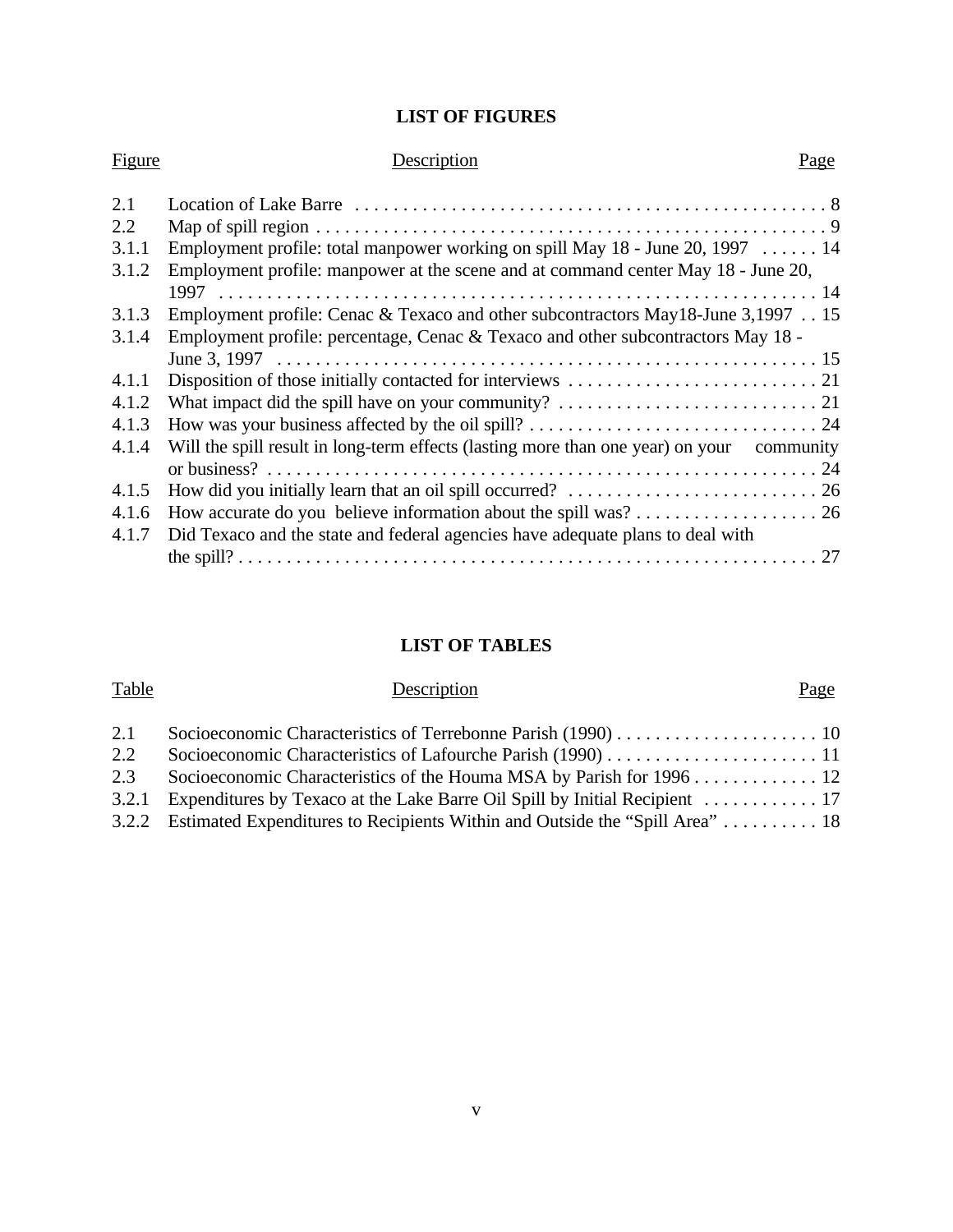## **EXECUTIVE SUMMARY**

This is a "spill-of-opportunity" study of the social and economic consequences of a 5,000 barrel oil spill that occurred in the saltwater Lake Barre, off the coast of Louisiana, in May 1997. While the spill was not in Federal OCS waters, its nearshore nature makes it worthy of investigation. The study was conducted with grants from the Louisiana Applied Oil Spill Research and Development Program and the U.S. Department of the Interior's Minerals Management Service. The spill resulted from the rupture of a 16-inch pipeline bringing 170,000 barrels of oil per day to shore from offshore facilities. The response was prompt. The operator, Texaco Pipeline, shut-down the line within ten minutes of the drop in pipeline pressure. Satellite imaging was used to determine the location of a slick seven miles long and two miles wide, and work crews were dispatched. By the following morning people and equipment had been mobilized and were on the site. Winds from the southeast pushed the spill into coastal marshes. About half of the 5,000 barrels of oil spilled eventually was recovered.

The research team interviewed officials from Texaco, the subcontractors hired by Texaco for the cleanup effort, governmental officials, business owners and operators, and other residents in the area most directly affected by the spill and analyzed a detailed statement furnished by Texaco of approximately \$9.8 million expended in the cleanup operation. In addition, the team examined the *Incident Action Plans,* which describe, among other things, the number of workers and types of materials being used at the spill site on a daily basis.

The short-term social and economic consequences of the oil spill were modest, as measured either with the available data on cleanup expenditures and the number of people employed or as reflected in the interviews conducted with the business, public officials, and residents in the area. There were concerns in the area about negative economic and social consequences in the longer term if fishing, shrimping, or oystering were to suffer, or were to be perceived as having suffered, because of the spill. However, there is no persuasive evidence at this time either to support or to refute such concerns. State officials and cleanup professionals involved in the spill characterized the response to the spill as quick and well organized and do not anticipate serious long-term damage to the area. However, owners of oyster leases are suing for alleged damage to oyster beds.

There are three explanations for the limited nature of the short-term economic and social consequences of the spill.

- First, the oil spill cleanup industry along the Gulf Coast operates as a flexible, adaptive coalition when dealing with large spills. A lead subcontractor is designated–usually by geographic proximity. The lead subcontractor then contacts other cleanup firms, many of whom they have worked with during past spills. Pricing of cleanup services is on a day-rate basis, with rates uniform among firms. This system provides experienced and trained workers to deal with spills in a very short period of time; however, few new workers are hired locally. New expenditures, thus, are limited to lodging and meals–neither of which has high expenditure "multipliers," especially when they are recognized as temporary.
- Second, the relatively short duration of cleanup activities limits the short-term economic and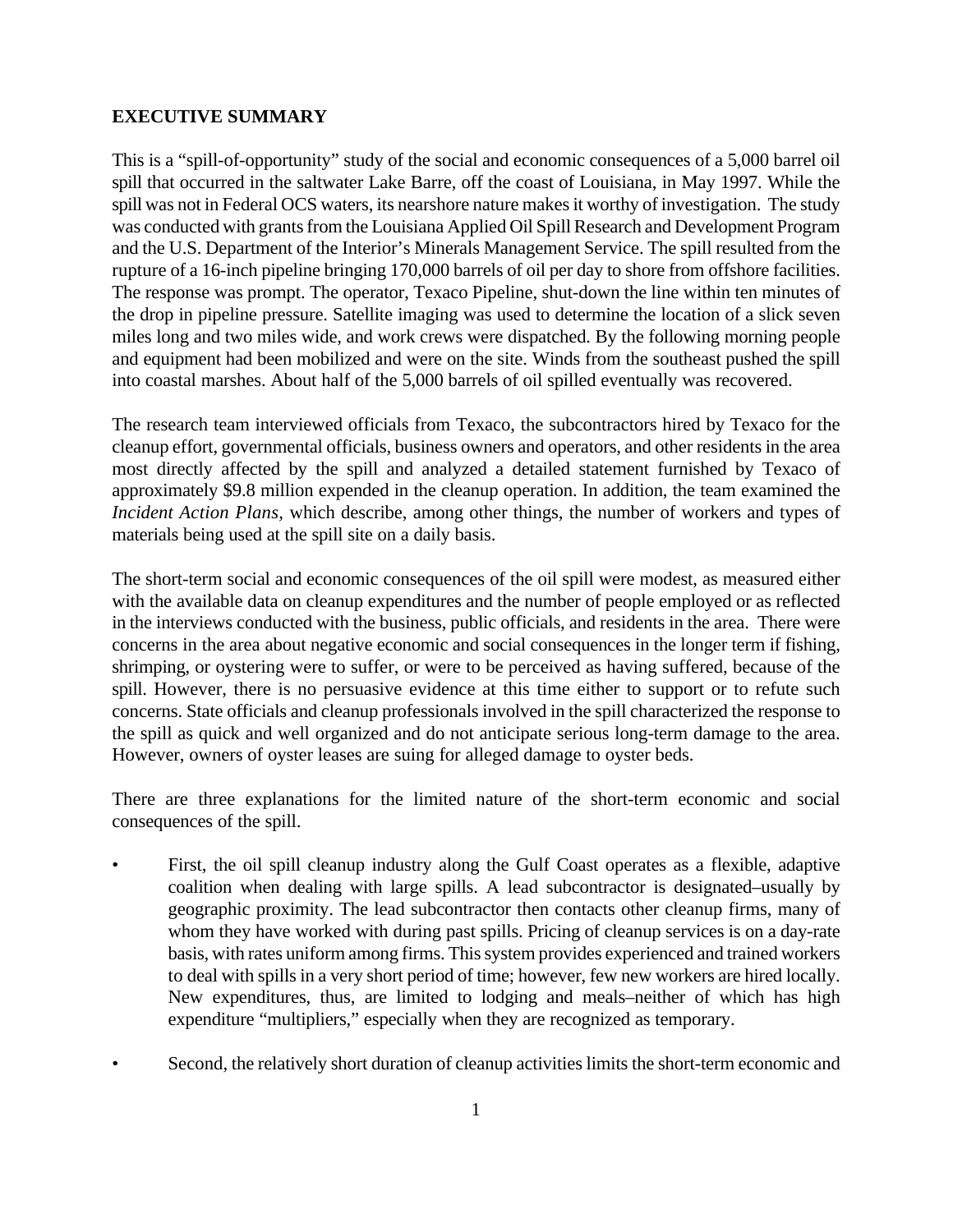social impact of cleanup expenditures. The number of individuals working on the Lake Barre spill peaked at about 300 in the first ten days of the cleanup. Then employment fell to and averaged about 125 for the next 10 days, and then fell again, averaging about 25 for the rest of the cleanup. Thus, the secondary lodging and eating/drinking expenditures also were of limited duration.

• Third, this spill site was geographically isolated, and most recreational and commercial coastal/ocean users were able to avoid the spill site at modest, if any, additional cost.

This pattern of a short and limited social and economic impact and disruption was confirmed by the responses during interviews with individuals in the local area.

- Twenty percent of those contacted for interviews were unaware that a spill had occurred. This finding is surprising since the individuals contacted were either owner/operators of businesses, civic leaders or local officials. If the spill had resulted in major economic or social problems or dislocations, it seems doubtful that one out of five members of the economic, political, and social leadership would be unaware that a spill had taken place.
- Thirty percent of the community leaders or civic officials who were aware of the spill and were interviewed did not believe the spill had any impact on their community, and 57 percent of the businesses owners or operators said the spill had no effect on their business.
- Twenty-five percent of the civic leaders were afraid the spill would have a negative impact on their community, and 11 percent of the business owners and operators expected a negative effect on business as a consequence of long-run damage to fishing, shrimping, or oystering in the area.
- Twenty-two percent of the civic officials and leaders responded that the spill had a positive impact due to expenditures by cleanup crews, and another 16 percent also thought the spill had a positive impact due to increased restaurant and lodging sales. Twenty-five percent of the business sector respondents said associated spending had increased revenues of their businesses.
- Two percent of the community leaders cited traffic congestion as a negative impact, and five percent were unsure if there were impacts or had no opinion.

To summarize, the oil spill cleanup industry on the Gulf Coast operates more as a cooperative coalition than as a group of competing firms. This structure is a result of the driving imperative of the oil spill cleanup industry–to be able to respond immediately to an unexpected and ill-defined event with hundreds of skilled and experienced workers who need large amounts of specialized equipment to do their jobs. Although this structure is a rational and efficient adaptation to the imperative it reflects, it also limits any positive, short-term, economic impact in the spill area from the cleanup activities.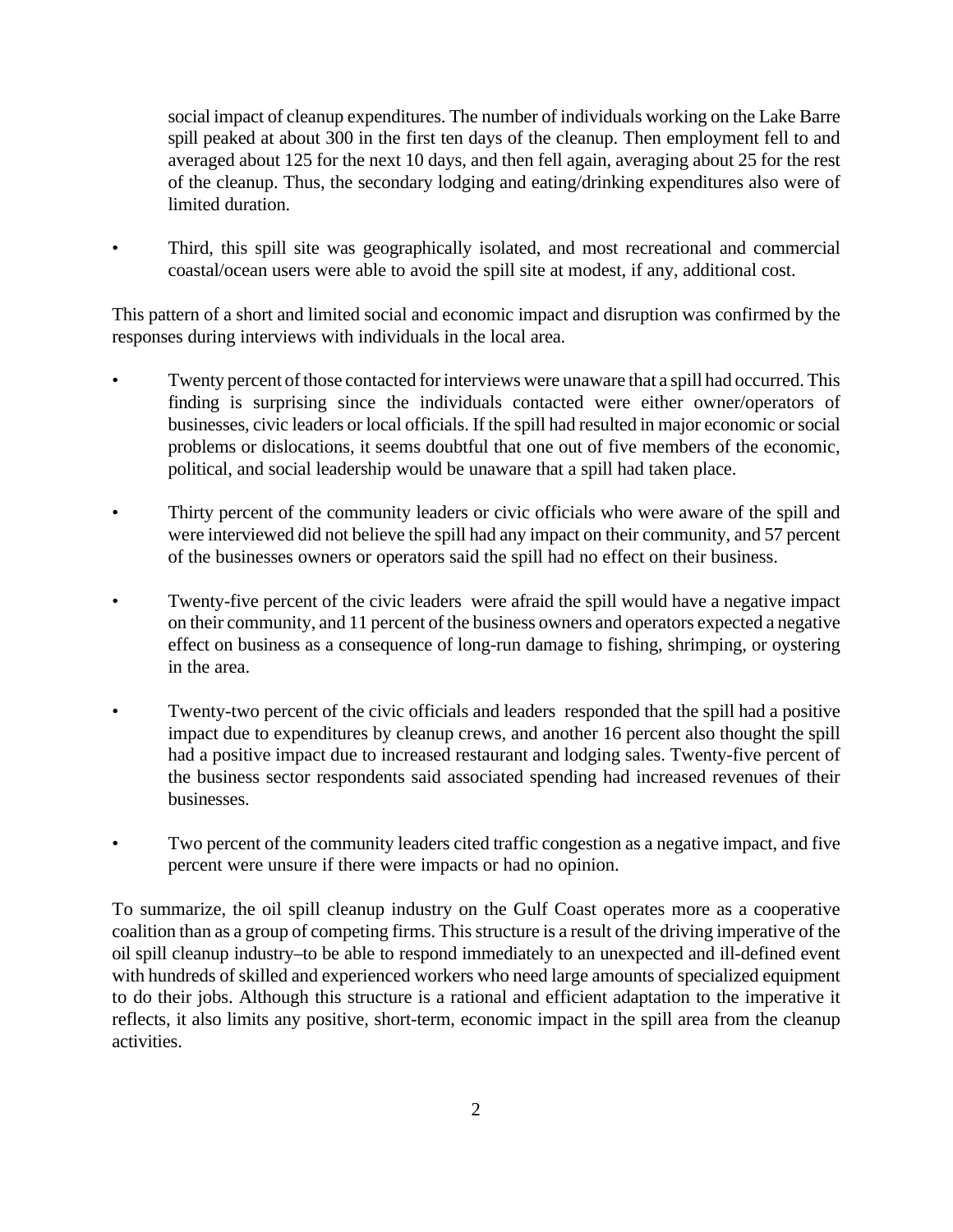Negative social and economic consequences of an oil spill also appear to be limited. Based upon information from the interviews with community officials and business operators in the spill region, short-term effects of this spill appear to have been very limited. Longer-term effects are difficult to characterize and evaluate so soon after the spill occurred. The preponderance of those interviewed believed there would be no negative effects from the spill, but a significant minority said they were worried that longer-term effects might yet manifest themselves.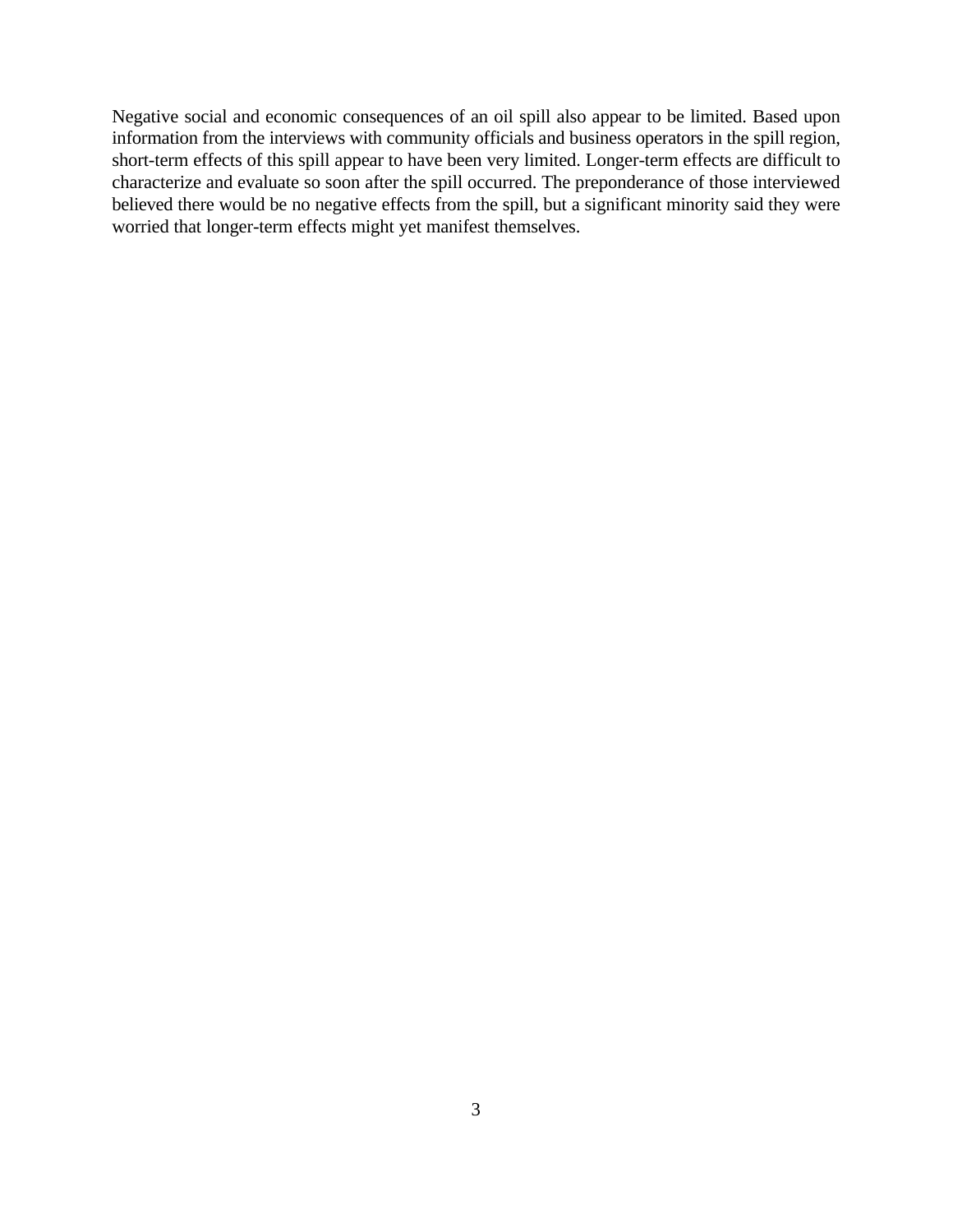## **1.0 Objectives**

The effects of oil spills on the biological and geological aspects of coastal and marine environments have been studied in many different settings from many different perspectives. This is not the case for the social and economic consequences of a spill. The objective of this study is to ascertain and document the social and economic effects of a large oil spill for the communities, businesses, and individuals in an adjacent geographic area that is typical of the U. S. Gulf Coast.

## **1.1 Expenditures, Revenues, Costs, and Consequences**

First, we need to get the fundamentals right. As in this case study, the cleanup and remediation of an oil spill may involve the expenditure of millions of dollars. Such expenditures are revenues for business and individuals, but the spill is a cost, not a benefit, to society and is a deduction from, rather than an addition to, any comprehensive measure of economic output.

The best economic measure of the cost of a spill is its opportunity cost. In this case the opportunity cost has two generic components.

- The first is the direct cost or loss as reflected in normal accounting conventions. In our case, this would include about \$10 million spent by firms and governments to cleanup and remediate the spill, approximately one million dollars to repair the pipeline, and the value of the oil that was not recovered–a little less than \$50,000 at prices prevailing at the time of the spill. The value of the goods and services that could have been produced with these resources–had they gone to production or consumption, rather than the cleanup–is a measure of this component of the spill's opportunity costs.
- The second is the value of the opportunities lost or precluded–to produce (e.g., harvest oysters) or consume (e.g., recreational fishing)–that are not captured in the normal accounting of direct expenditures included in the first category. Some of these costs may become easier to quantify as time passes. For example, the detrimental effects of the spill on oyster beds will be quantified as their owners either negotiate with Texaco or litigate in the appropriate courts. Such sums will be entered in Texaco's books and allocated to the spill. However, other costs such as inconvenience to recreational fishermen will not enter Texaco's books although they may be substantial in the aggregate. In addition, ideally, any permanent damage to productivity or amenities of the area's natural resource base should also be recorded and treated analogously to the depreciation, obsolescence, or loss of physical capital.

It is true that the revenues of firms in the cleanup, repair, and remediation businesses may increase, but these increased revenues are increased costs without concomitant production by the firm responsible for the spill. Such costs will be passed on through higher prices to consumers of the products produced and/or by reduced dividends to the firm's stockholders. These costs are much easier to estimate than those not directly associated with cleanup activities. The second category of costs, often termed nonmarket or external costs, is hard to estimate quantitatively, and we will use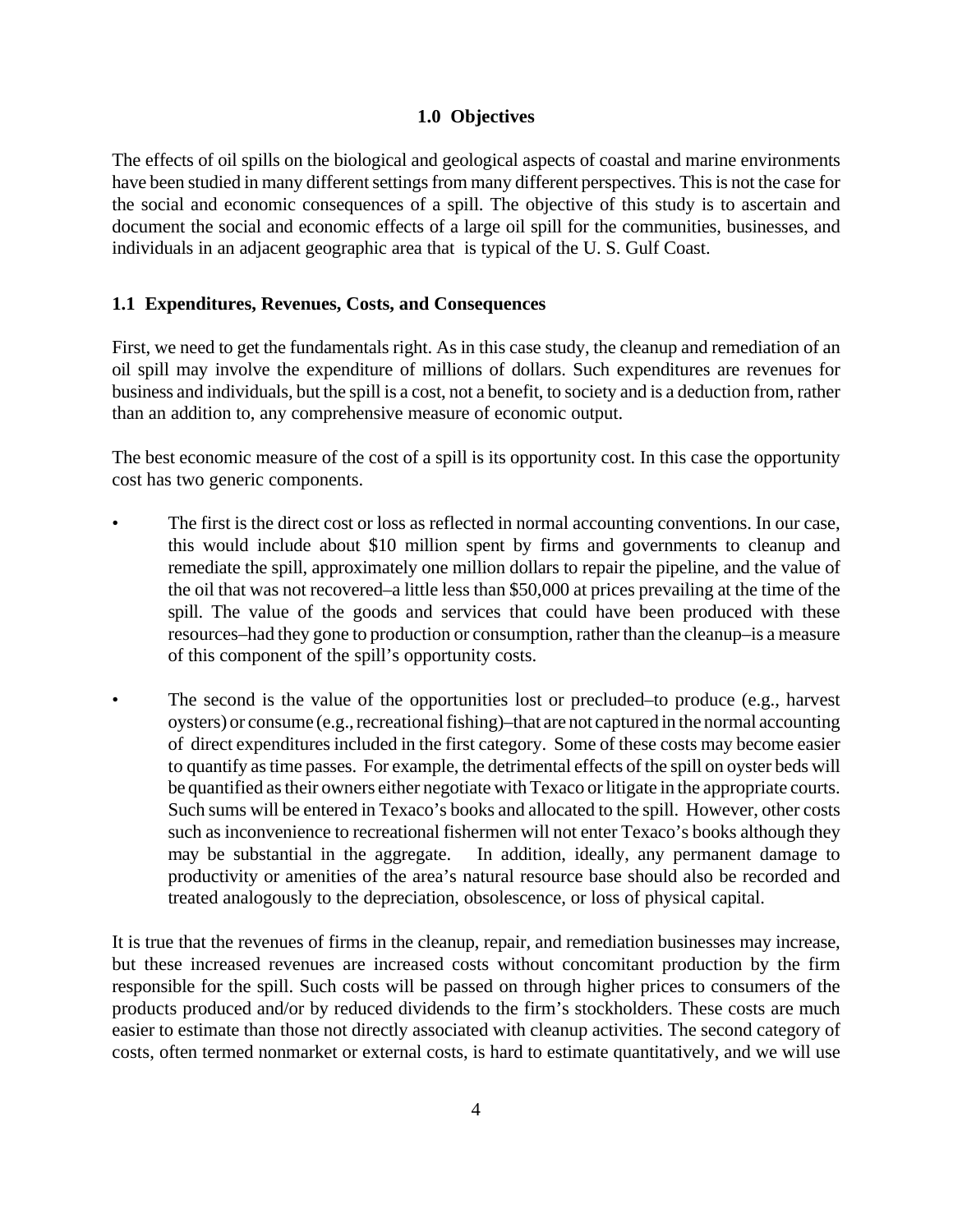interviews to make qualitative estimates of their likely magnitude. For a discussion of the opportunity costs of oil spills, see *The Socioeconomic Impacts of Oil Spills*, 1984, American Petroleum Institute.

From a regional rather than a societal perspective, the economic consequences may be less clear-cut, since competing effects vary with the relative size and character of the parties involved in the region. Even a small spill/cleanup in a pristine, remote, Alaskan setting, for example, may be so intrusive as to disrupt a traditional, local subsistence economy permanently, whereas a much larger spill in an urban coastal/industrial area long devoted to heavy industrial development, such as the Houston ship channel, may have little if any immediate social or economic impact.

## **1.2 Scope and Duration**

Our objective in the following study is to trace and understand the economic and social consequences of a relatively large spill of about 5,000 barrels. The spill occurred in a part of the Gulf Coast where both petroleum production and the recreational and commercial pursuit of fish, shrimp, and oysters are established and important components of the economy.

The area included in the study is fairly densely populated but still essentially rural rather than urban. The spill is a good case study because it was large enough to test the internal oil-spill-response structure of the responsible company and the relevant state and local agencies and governments, but not so large as to constitute a catastrophe lying outside the bounds of planning or expected contingencies.

It is necessary and useful to separate the immediate or concurrent economic and social consequences from longer term consequences. The spill that is the focus of this study occurred less than a year before most of the data in this study were gathered. Thus, we are not able to observe or directly characterize longer-term effects of the spill.

We discussed their perceptions of the spill's longer-term consequences with those we interviewed about the spill. If their perceptions and expectations had been uniform, we might have been able to infer likely consequences. However, we found their longer-term expectations were neither uniform nor very well defined. Further, litigation concerning the longer-term effects of the spill on the productivity of oyster beds in the area considerably complicates gathering reliable information about the longer-term expectations about the consequences of the spill.

## **1.3 Analytical Goals**

Estimating the short- and longer-term social and economic consequences of the Lake Barre spill–broadly defined to include both direct monetary effects as well as the non-monetary consequences –is the ultimate objective of the study. However, understanding is a prerequisite for measurement or estimation. Thus, a necessary, analytical objective is to understand how the oil spill cleanup industry is organized and how it responds to an oil spill. In our case, our conclusions flow, to a considerable extent, from the structure and method of operation that has evolved in the Gulf Coast's oil spill cleanup and remediation industry.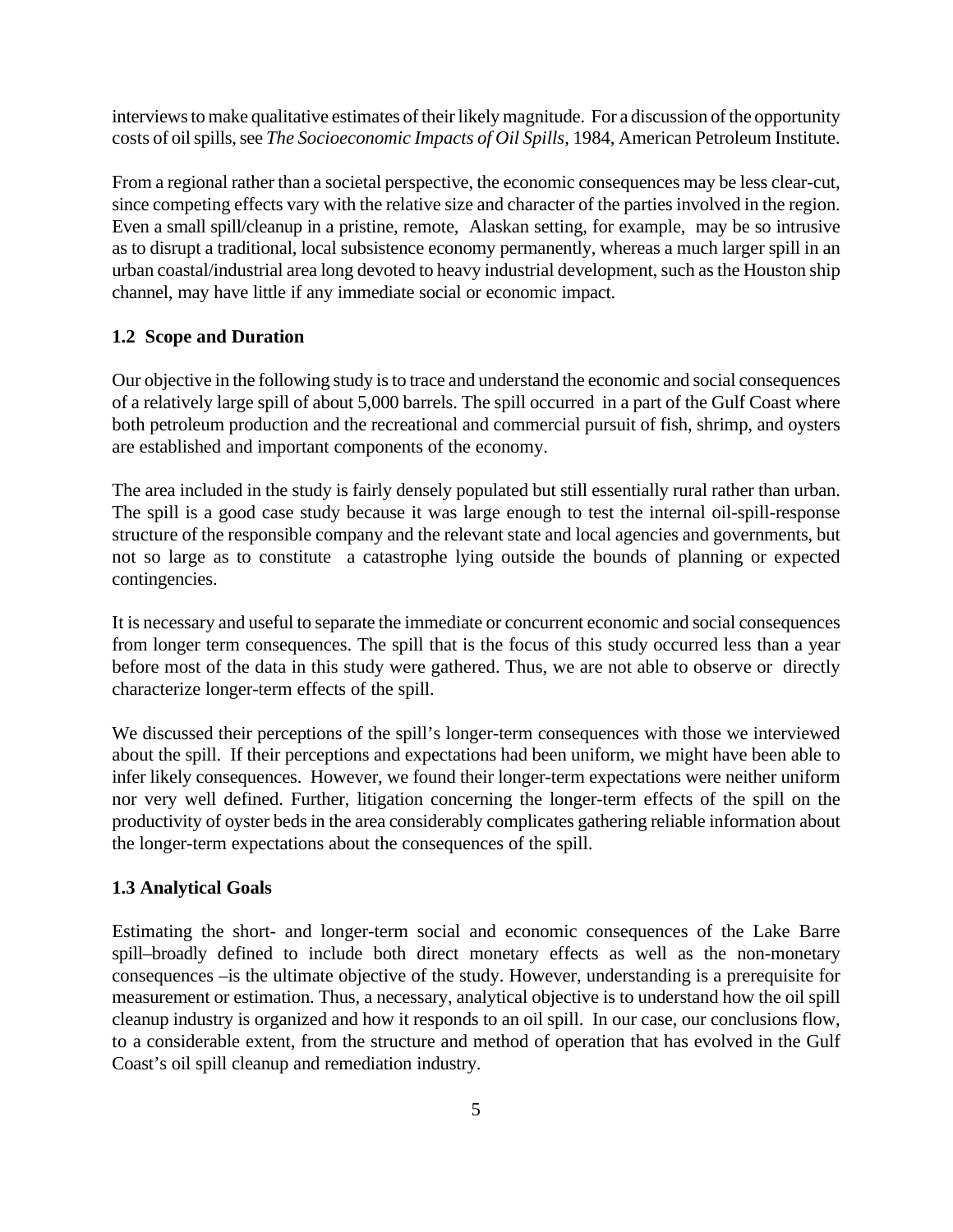The immediate social and economic consequences for the region in which the spill occurred are a mix of things that include not only additional jobs and sales but also non-market effects such as traffic congestion, strains on public services, shortages of commodities or services, and disruptions to the normal patterns of activities or expectations. Preventing detrimental effects to the area's marine resources and productivity over the longer term is the primary concern that shapes the entire spill response and cleanup effort. The success or failure of this effort to do so cannot be established empirically within the time frame of the study, but we have tried to ascertain and characterize the perceptions and expectations of individuals living in the spill area.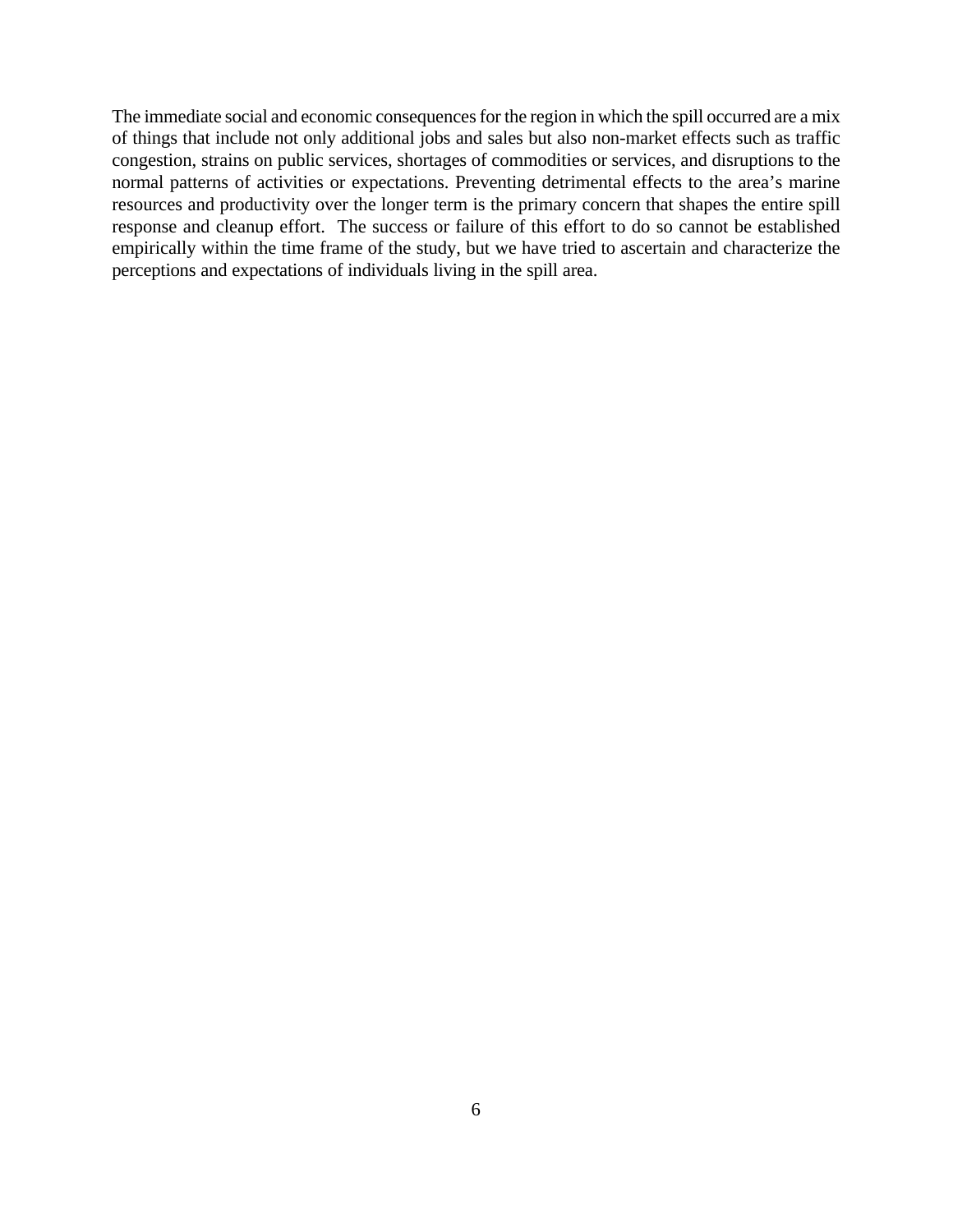## **2.0 The Spill**

## **2.1 Immediate Consequences of the Rupture of the Pipeline**

On the evening of Friday, May 16, 1997, three days before the beginning of Louisiana's brown shrimp season and a week before an annual fishing "rodeo" near the spill site was scheduled, a pipeline operated by Texaco Pipeline ruptured in Lake Barre near Cocodrie, Louisiana, about 60 miles southwest of New Orleans. The spill was detected by a drop in pipeline pressure and was ended ten minutes after it began by stopping the flow in the pipeline. By then an estimated 210,000 gallons, or about 5,000 barrels, had escaped through a 34-inch by two-inch rip in the 16-inch diameter line.

The pipeline that ruptured connected the Eugene Island Pipeline System with the Poseidon Pipeline at Caillou Island; it had been installed in 1963. During normal operations it brings about 170,000 barrels of offshore production from 47 offshore facilities to shore each day. About half of its normal throughput could be diverted to other pipelines. At the time of the rupture, Texaco was laying a new, parallel line about 15 feet from the one that burst, in anticipation of increased offshore production. Initially, it was believed that the construction activity was related to the rupture of the pipeline. Subsequent examination of the ruptured segment of pipeline indicated that rupture resulted from a defect that was much older and unrelated to the current construction.

Texaco accepted responsibility for cleaning up the spill. As it shut the pipeline down, it began to assemble its 100-employee oil spill response team. Saturday morning, by using satellite images, the location of the spill was determined. The spill had created an oil slick on the water covering an area estimated to be seven miles long and two miles wide. Unfortunately, wind from the southeast was pushing the slick into the marsh surrounding Lake Barre (Coffee, 1997).

About half of the 5,000 barrels spilled was ultimately recovered during the cleanup. Reports of the fate and effects of the unrecovered barrels varied. The Coast Guard was said to be pleased with the cleanup effort. Only about a dozen sea birds were reported soiled by oil, they said, and none were taken to rehabilitation centers. The Louisiana Department of Environmental Quality spokesman, Kerry St. Pe, said that the seabirds were not taken to rehabilitation because they flew away. Further, St. Pe said that the effects of spilled oil on the marsh's plant life, larval fin fish, and shrimp surrounding the spill were impossible to determine and that longer term, chronic effects were quite possible. Representatives of the Coalition to Restore Coastal Louisiana said they were favorably impressed by the magnitude of the response but were still concerned about longer term effects and risks.

In a suit filed on behalf of shrimpers and oyster men in the area, it is alleged that the spill resulted in a loss of both the entire brown shrimp and oyster harvests as well as permanent damage to the marsh and oyster beds because of improper oil spill cleanup procedures. Targets of the suit include Texaco and nine companies Texaco hired to carry out the cleanup. Litigation has not begun (Gray, 1997a and 1997b, and The Advocate, 1997).

## **2.2 Description of the Region in which the Spill Occurred**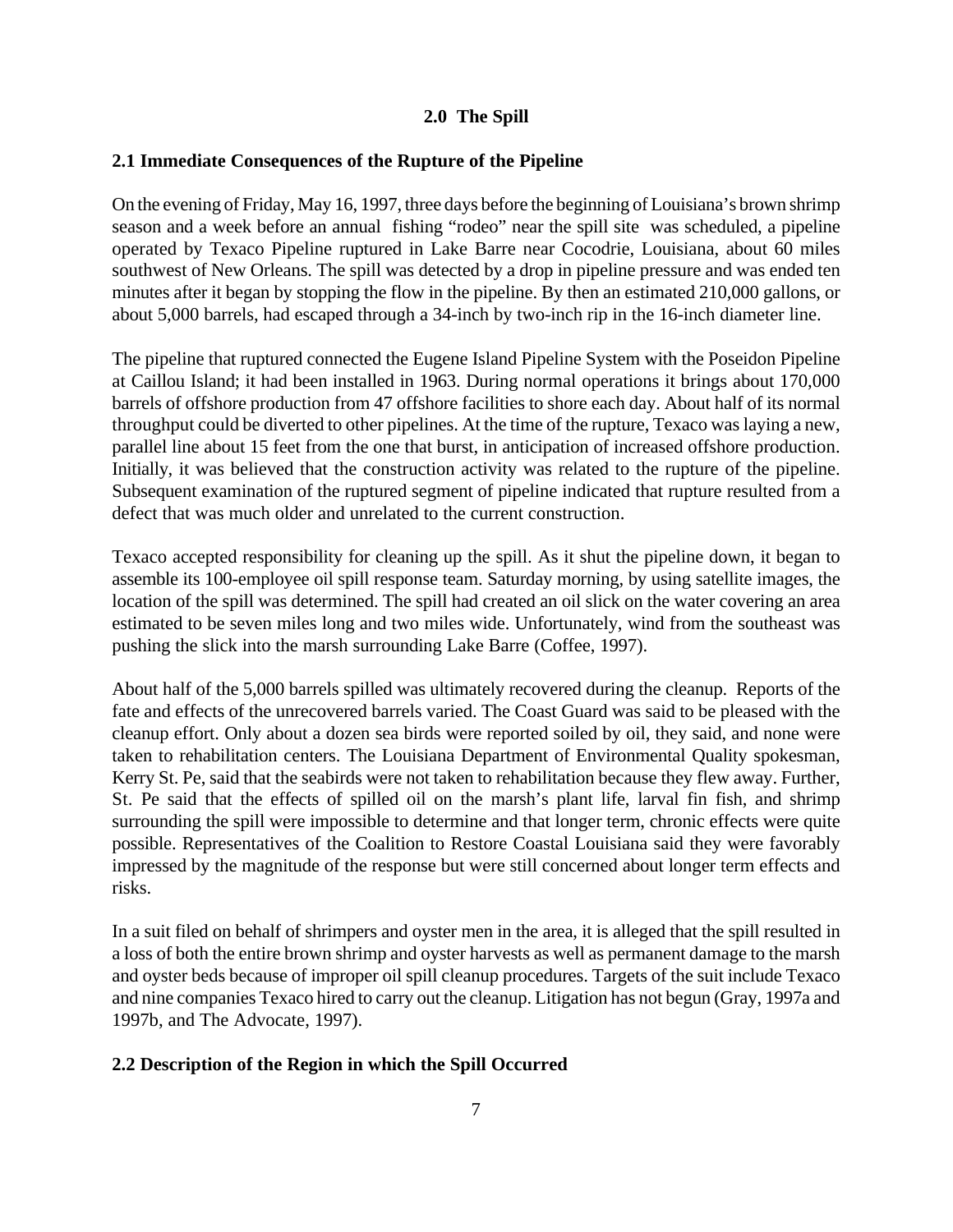Figure 2.1 is a map of Louisiana showing the location of Lake Barre. It lies in the middle of the oil and gas production zone that has grown up along the Louisiana coast since the 1950's.

 Figure 2.2 is a map of Terrebonne Parish, showing the spill site and the region contiguous to it. The principal city in the parish is Houma, which is about 30 miles from the spill site and accounts for nearly 31 percent of the parish's population. Dulac and Chauvin, the two towns nearest the spill site, have populations of 3,723 and 3,375 according to the 1990 census.



**Figure 2.1. Location of Lake Barre.**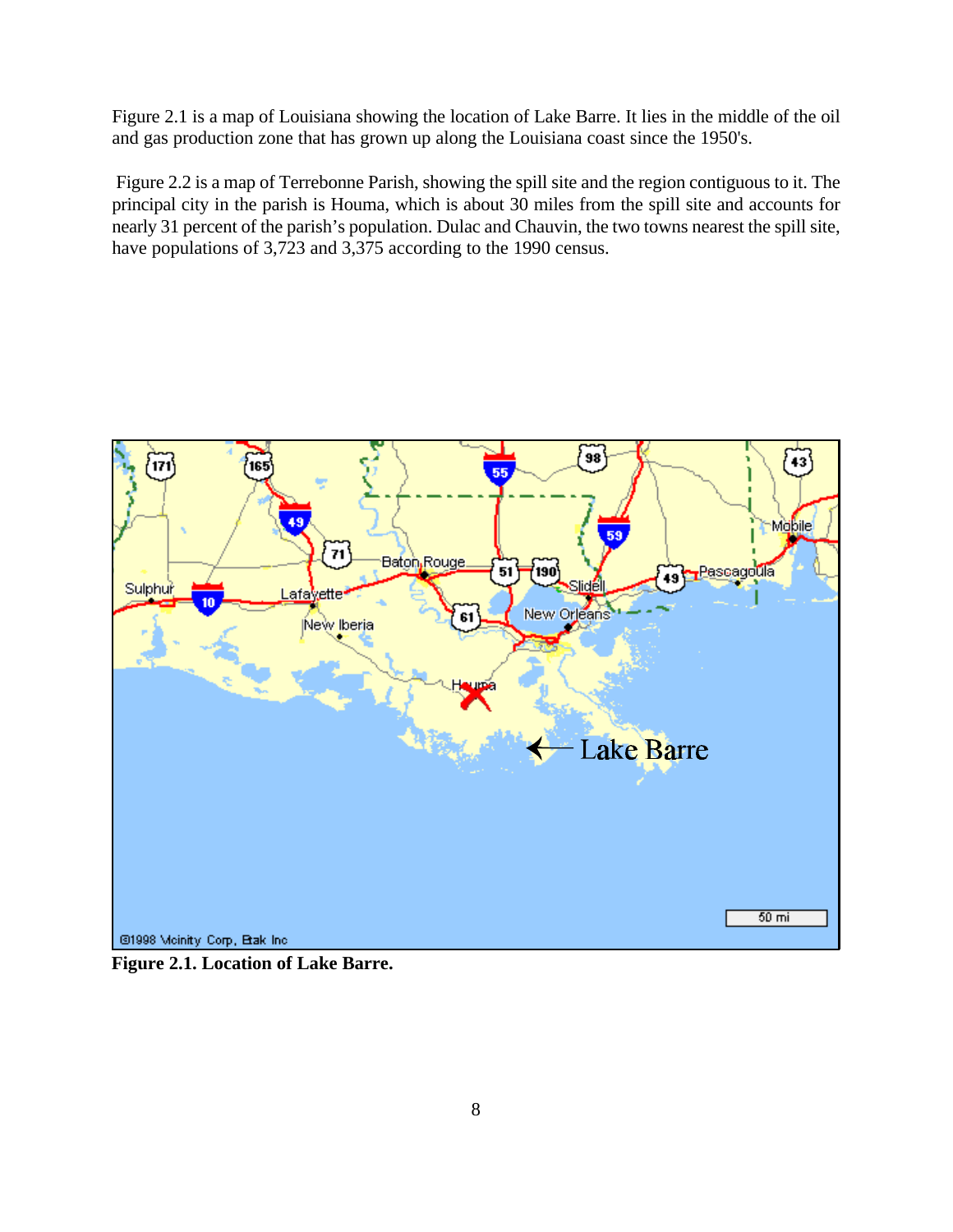

**Figure 2.2. Map of spill region.**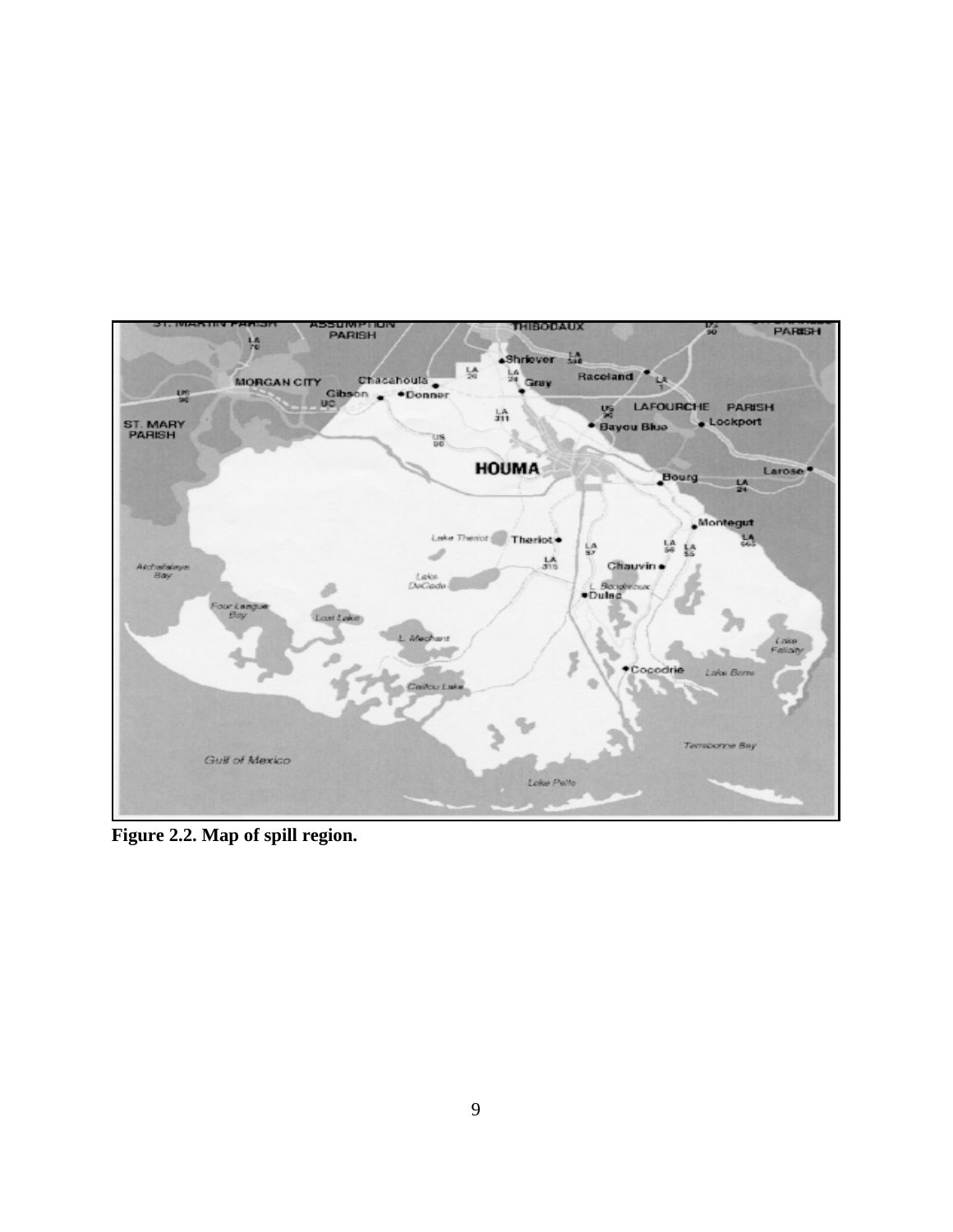Selected data on population, income, labor force ,and poverty from the 1990 census are shown in Table 2.1 for Terrebonne Parish and Table 2.2 for adjoining Lafourche Parish. The population counted as rural by the census comprised nearly 24 percent of the total parish population and nearly 35 percent of the population excluding Houma. Thus, there is a rather large rural population compared to the rest of the state. However, the rural population is distributed largely along the principal roads in coastal areas; and, since there are no primary roads in the immediate area of the spill, there were few individuals living close to the cleanup area.

#### **Table 2.1**

|                                    | <b>Terrebonne Parish</b> | <b>Houma City</b> | <b>Rest of Terrebonne</b><br>Parish |
|------------------------------------|--------------------------|-------------------|-------------------------------------|
| Population                         | 96,982                   | 30,495            | 66,487                              |
| Per Capita Income                  | \$9,505                  | \$9,790           | \$9,374                             |
| Aggregate Wage<br>or Salary Income | \$700.0 mln              | $$212.2$ mln      | \$487.8 mln                         |
| Civilian Labor<br>Force            | 38,507                   | 11,853            | 26,654                              |
| <b>Rural Population</b>            | 23,197                   | $\theta$          | 23,197                              |
| White Population                   | 75,376                   | 21,718            | 53,658                              |
| <b>Black Population</b>            | 15,878                   | 7,446             | 8,432                               |
| Persons below<br>Poverty Level     | 23,203                   | 7,908             | 15,295                              |
| Unemployed<br>Persons              | 3,151                    | 993               | 2,158                               |

## **Socioeconomic Characteristics of Terrebonne Parish (1990)**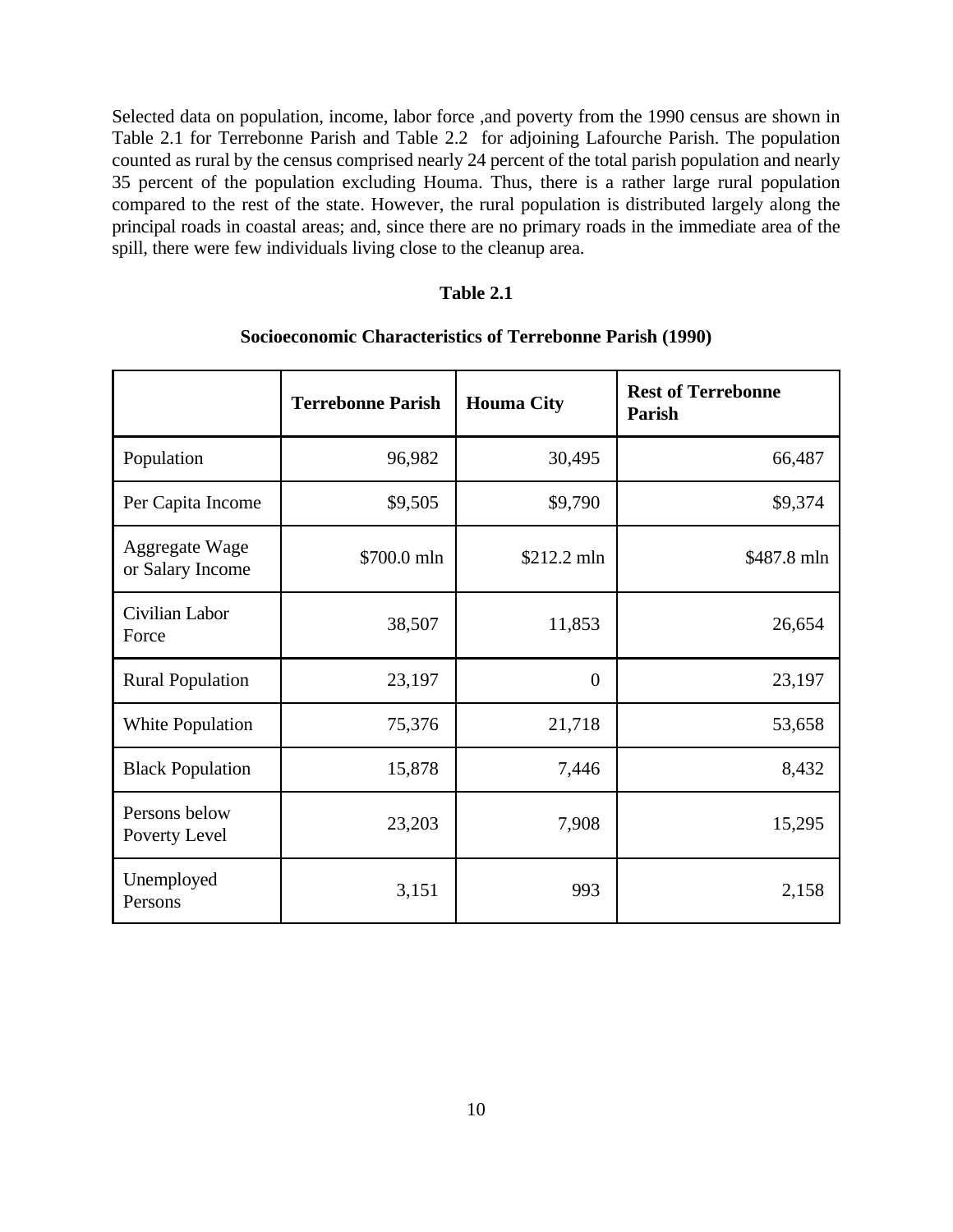## **Table 2.2**

|                                    | <b>Lafourche Parish</b> | <b>Thibodaux City</b> | <b>Rest of Lafourche</b><br>Parish |
|------------------------------------|-------------------------|-----------------------|------------------------------------|
| Population                         | 85,860                  | 14,035                | 71,825                             |
| Per Capita Income                  | 9,250                   | 9,964                 | 9,110                              |
| Aggregate Wage<br>or Salary Income | \$597.8 mln             | \$94.1 mln            | \$503.7 mln                        |
| Civilian Labor<br>Force            | 35,020                  | 5,763                 | 29,257                             |
| <b>Rural Population</b>            | 41,332                  | $\overline{0}$        | 41,332                             |
| White Population                   | 72,669                  | 9,527                 | 63,142                             |
| <b>Black Population</b>            | 10,602                  | 4,442                 | 6,160                              |
| Persons below<br>Poverty Level     | 19,254                  | 4,348                 | 14,906                             |
| Unemployed<br>Persons              | 2,852                   | 529                   | 2,323                              |

# **Socioeconomic Characteristics of Lafourche Parish (1990)**

Together the parishes form the Houma Metropolitan Statistical Area (MSA). Table 2.3 shows updated data for the two parishes. The Houma MSA has been the most "cyclical" part of Louisiana's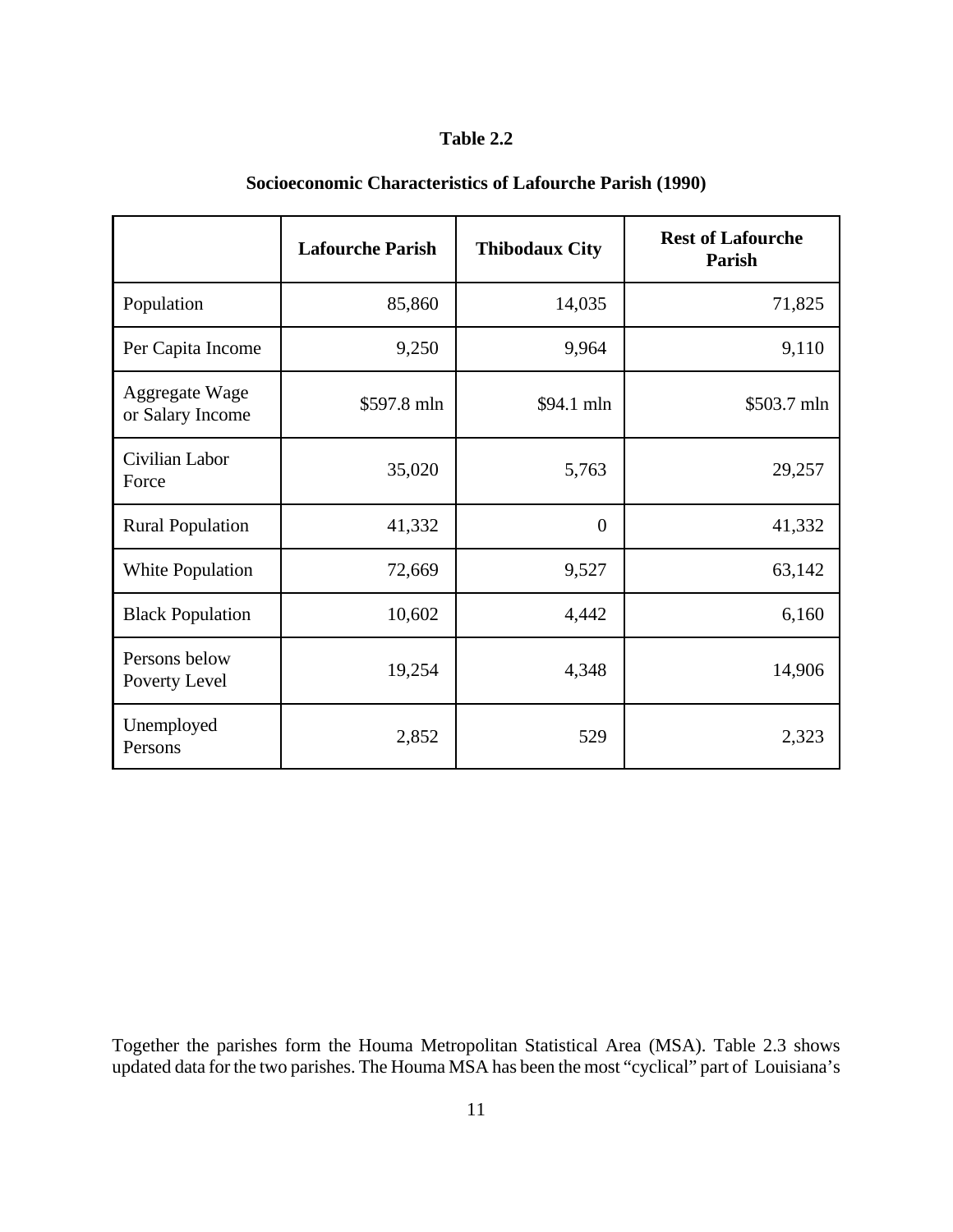economy during the past two decades–growing faster in good times and falling further in bad. The cyclical driver of economic activity in the Houma MSA is the oil and gas sector, however, not the general economy.

## **Table 2.3**

|                                   | <b>Terrebonne Parish</b> | <b>Lafourche Parish</b> |
|-----------------------------------|--------------------------|-------------------------|
| Population $-1996$                | 101,887                  | 87,577                  |
| Wages and Salaries $-1996$        | \$1,080,985,000          | \$615,418,000           |
| Civilian Labor Force - 1996       | 45,000                   | 39,500                  |
| Unemployed Persons – 1996         | 2,200                    | 1,700                   |
| Persons Below Poverty Level –1993 | 22,818                   | 18,510                  |

## **Socioeconomic Characteristics of the Houma MSA by Parish for 1996**

Two years after oil prices had taken their final dive in 1985 from the unsustainable levels they reached in the early 1980's, employment in the Houma MSA was 25 percent below its previous, 1981, peak (Scott et al., 1997). In the 1990's, however, the Houma MSA has been the most rapidly growing MSA in the state and, in 1996, surpassed its previous, 1979, peak employment level. The authors of the *Louisiana Economic Outlook* forecast that the Houma MSA will add almost six thousand jobs during the 1998-99 fiscal year. Behind this rapid growth are: 1) the oil and gas exploration and production resurgence in the Gulf, especially in the "deep water Gulf," and 2) very rapid growth in the related shipbuilding industry. The shortage of skilled workers in shipbuilding is so extreme that firms are offering workers from outside the area temporary housing and mimicking the practice of the offshore oil and gas industry with a seven days on/seven days off work schedule (Scott et al., 1997).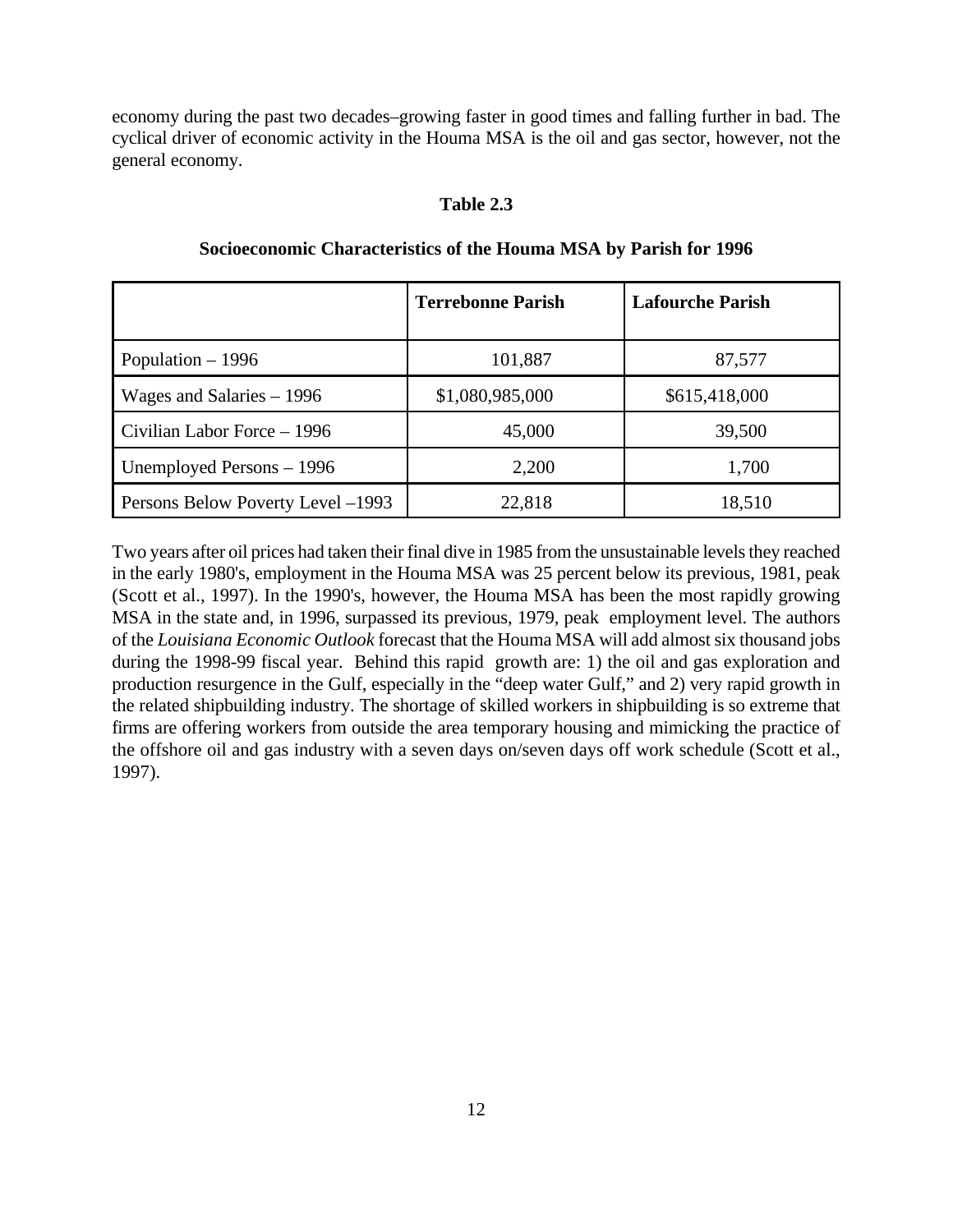## **3.0 Resources Marshaled to Cleanup the Spill**

## **3.1 People**

The number of people involved in the response to the spill measured over the duration of the cleanup effort is illustrated by the employment profile shown in Figure 3.1.1. The figure traces the number working on the spill and cleanup for about a month, from the Saturday following the spill until June 20. A small crew continued to work until July 4, when the cleanup effort was declared "over."

Two aspects of the profile are instructive. Nearly 300 people were at the site almost immediately. Such rapid mobilization is crucial to being able to contain the spill before it damages the surrounding ecosystem and, thereby, minimize the cost of any reclamation or restoration work that might be required.

It is also important to note that the number working at the site declined sharply after about ten days, averaging around 125 for the next two weeks before declining again to average about 25 for the duration of the cleanup.

As is illustrated in Figure 3.1.2, the drop in manpower at the command centers was quicker and sharper, falling from a high of 50 on the initial two days to average about 20 for the next week when it then dropped to a single person. The main command center was at Texaco Pipeline in Houma, and the field command post was established in Cocodrie, Louisiana.

Figures 3.1.3 and 3.1.4 illustrate the division of cleanup workers between the subcontractors hired by Cenac Environmental (who by-and-large came from outside Terrebonne and Lafourche Parishes) and workers employed by Cenac or Texaco Pipeline (many of whom were employed at Texaco Pipeline, located across the street from Cenac in Houma).

Figure 3.1.3 shows the two categories in absolute terms, Figure 3.1.4 in relative terms. Clearly the subcontractors were the surge/slack providers of manpower, while the Cenac/Texaco manpower was relatively stable throughout the cleanup campaign.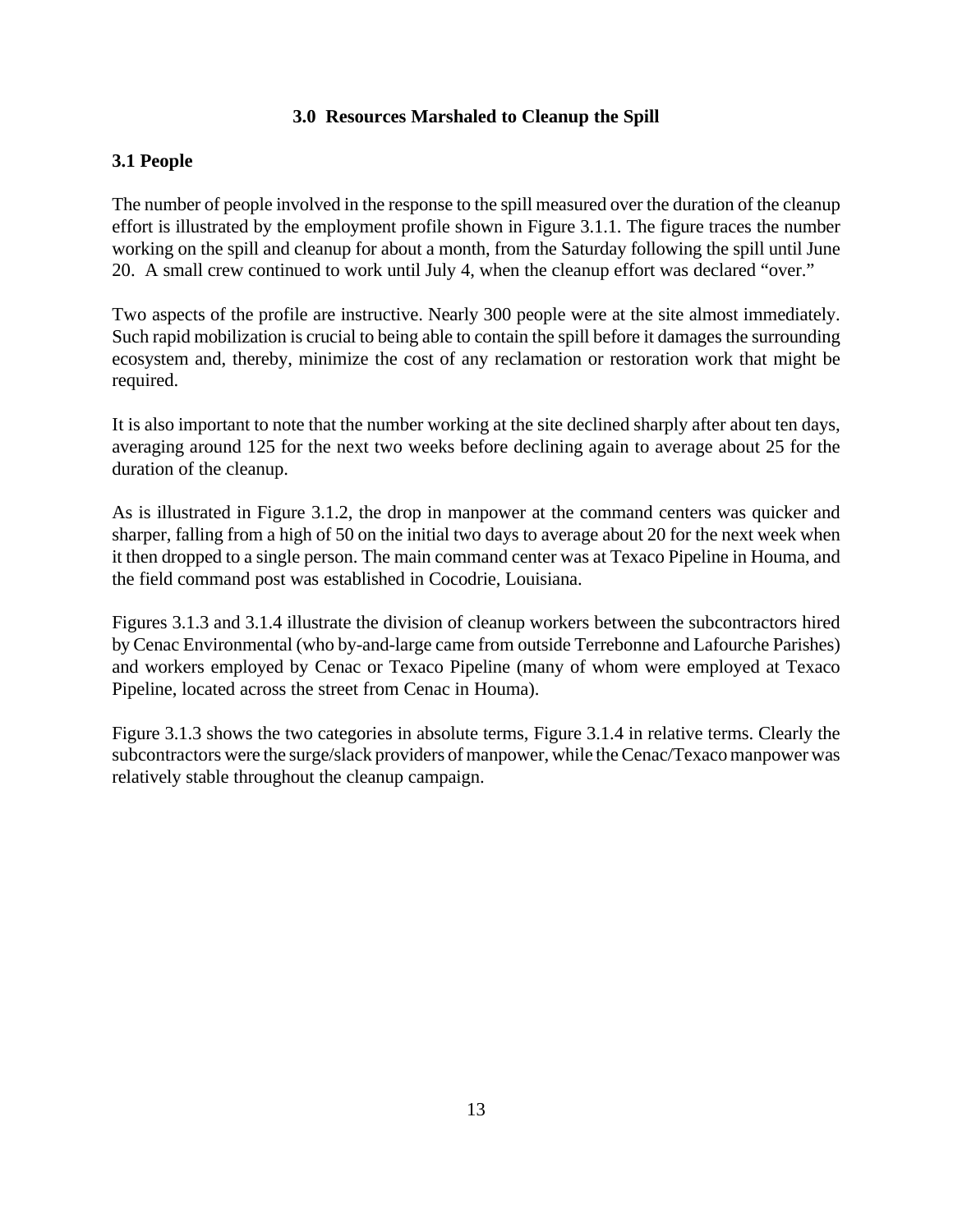

**Figure 3.1.1. Employment profile: total manpower working on spill May 18 - June 20, 1997.**



**Figure 3.1.2. Employment profile: manpower at the scene and at command center May 18 - June 20, 1997.**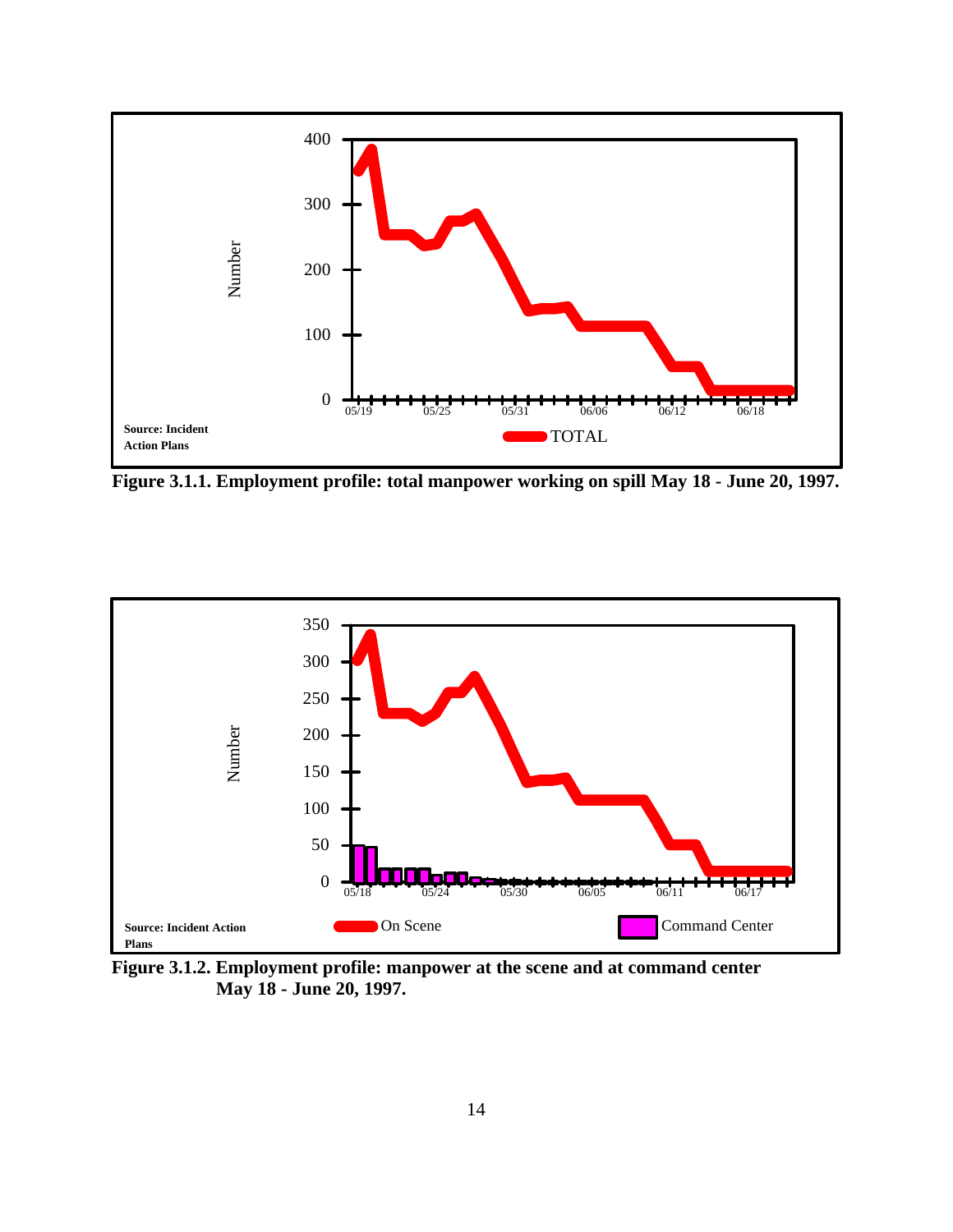

**Figure 3.1.3. Employment profile: Cenac & Texaco and other subcontractors May 18 - June 3, 1997.**



**Figure 3.1.4. Employment profile: percentage, Cenac & Texaco and other subcontractors May 18 - June 3, 1997.**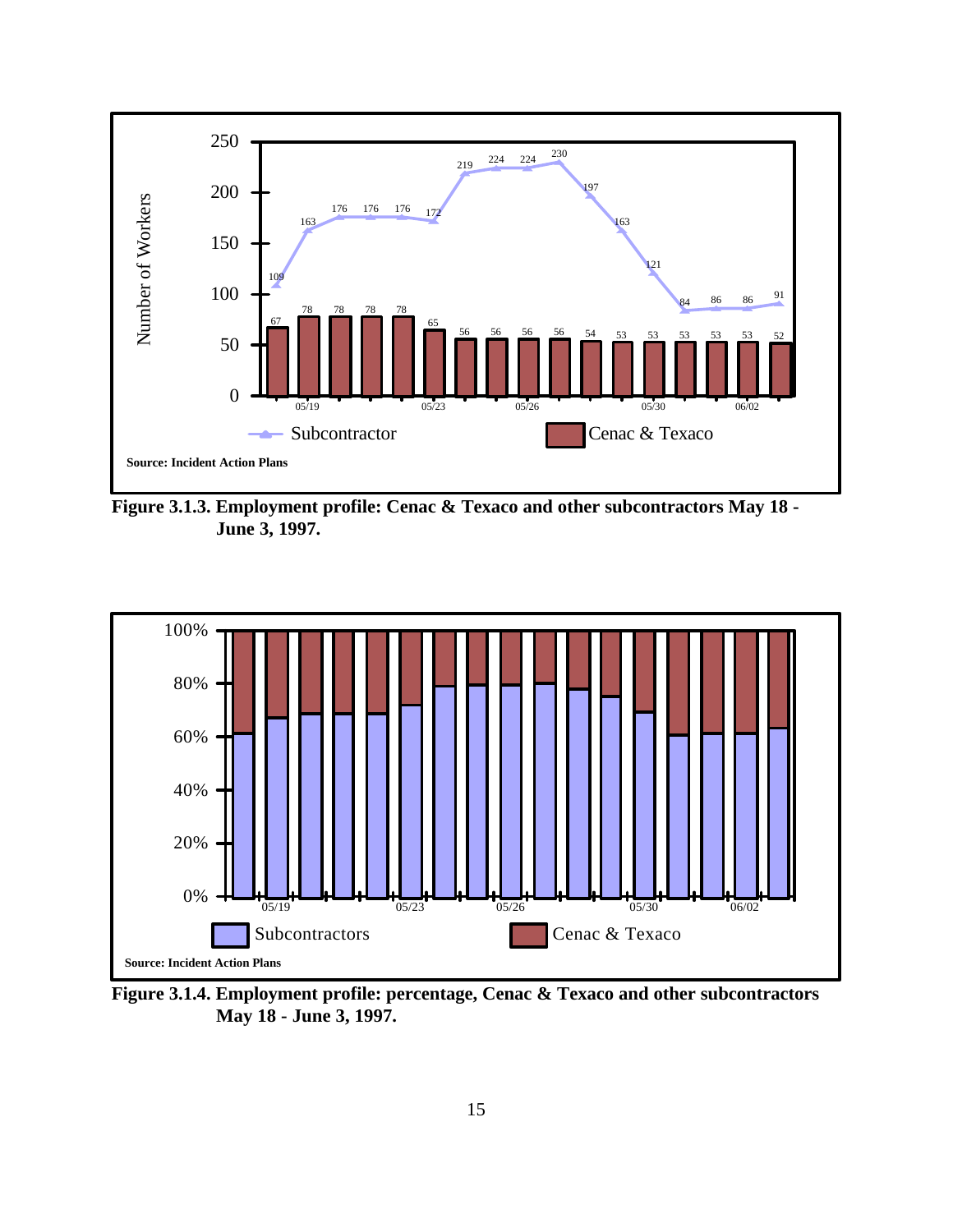## **3.2 Expenditures**

Table 3.2.1 records expenditures by Texaco during the cleanup in six categories by type of recipient. About 75 percent of the \$9,821,673 that was expended went to Cenac Environmental, the principal cleanup contractor, who, in turn, paid the subcontractors it brought to the spill. Payments Texaco made to businesses and individuals other than Cenac and its subcontractors, which were about 25 percent of total expenditures, are shown by location when it is possible to do so.

Working from a list of expenditures furnished by Texaco and using directories, phone calls, and web sites, it was possible to subdivide the "other-than-Cenac-and-its-subcontractors" category into five classifications. Four of the classifications were based on location–whether the business receiving the payment was located in one of the three parishes closest to the spill (Terrebonne, Lafourche, and St. Mary) or outside those parishes. The remaining category is "payments to individuals;" it is not subdivided into categories corresponding to the location of the recipient.

We do not have the data that would be required to subdivide the \$7,318,776 paid to Cenac and its subcontractors according to location. However, using the employment data shown in Figure 3.1.3 and data gathered from most of the subcontractors as a guide, we offer rough estimates of the disposition of that total as follows.

- About 20 percent of the \$7,318,776<sup>1</sup> paid by Texaco to Cenac went to pay for supplies, services, and materials.
- Another \$2,283,458 ( 31 percent) went to Cenac for management, labor, and supervision.
- The remaining \$3,571,563 (49 percent) was paid to the subcontractors working under Cenac's supervision.<sup>2</sup>

## **Table 3.2.1**

<sup>&</sup>lt;sup>1</sup>The dollar amounts are given only to provide a point of reference, not to suggest the estimate is meaningful to the number of digits given.

<sup>&</sup>lt;sup>2</sup>In making these estimates, it was assumed that Cenac received twice as much per worker for its employees as did its subcontractors, in compensation for its managerial and supervisory services.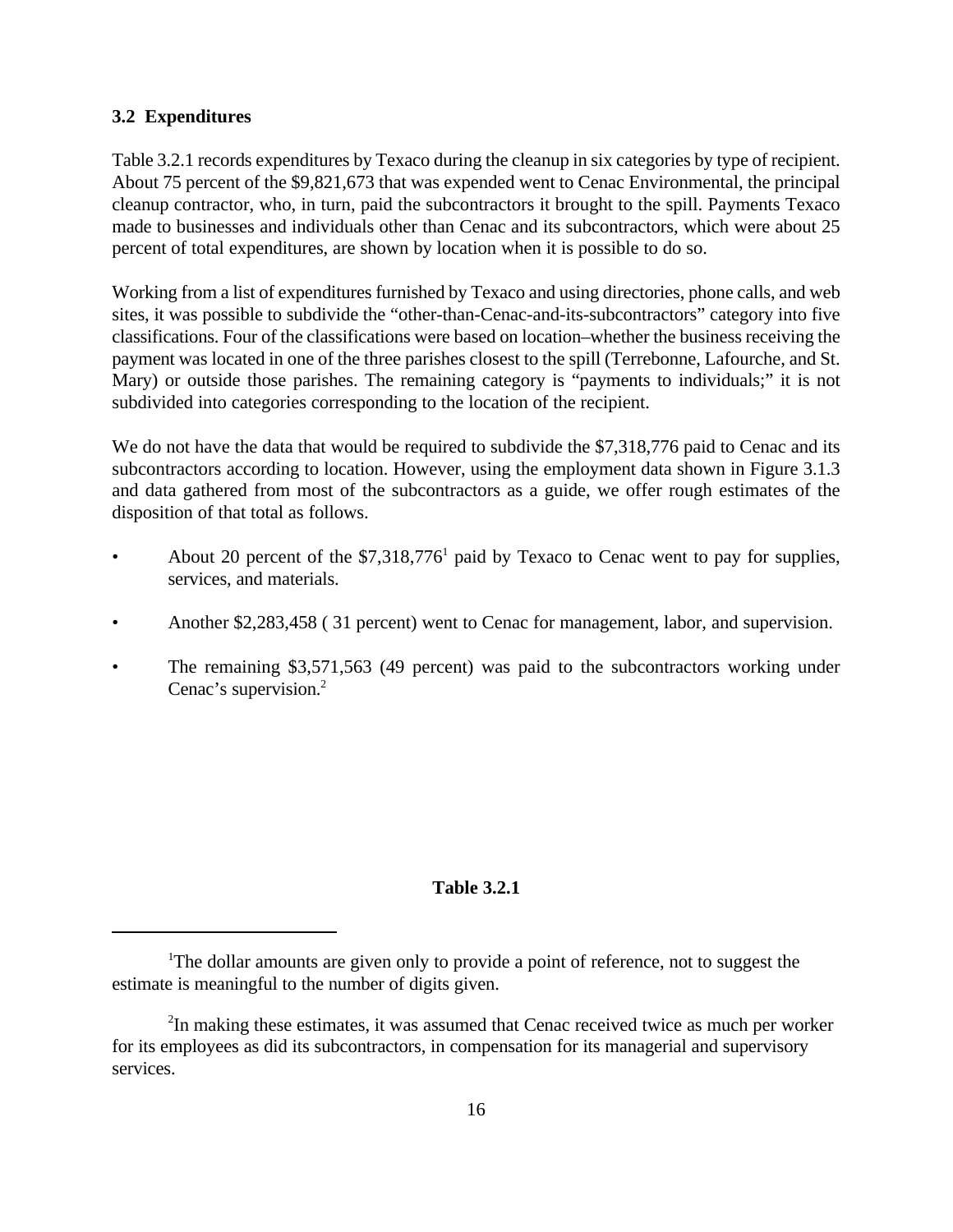## **Expenditures by Texaco at the Lake Barre Oil Spill by Initial Recipient**

| <b>Initial Recipient</b>                      | Amount      | <b>Percent of Total</b><br><b>Expenditures</b> |
|-----------------------------------------------|-------------|------------------------------------------------|
| Cenac Environmental and<br>its Subcontractors | \$7,318,776 | 74.53                                          |
| Businesses in Terrebonne Parish               | 522,865     | 5.32                                           |
| <b>Businesses in Lafourche Parish</b>         | 88,519      | 0.90                                           |
| Businesses in St. Mary Parish                 | 100,628     | 1.02                                           |
| Businesses in other areas                     | 1,737,622   | 17.69                                          |
| Payments to individuals                       | 53,263      | 0.54                                           |
| Totals                                        | \$9,821,673 | 99.9                                           |

(Data were furnished by Texaco; the classification and estimates were by the authors.)

Table 3.2.2 summarizes the estimates these assumptions yield, in terms of expenditures within the cleanup's impact area, which is broadly defined to include Lafourche and St. Mary Parishes as well as Terrebonne Parish, and outside the impact area.

It is unrealistic to assume that all of the \$1,463,755 estimated to have been used by Cenac to purchase services and supplies was spent in the spill area. Hence, in the table we have allocated two-thirds of the expenditure to "outside the spill area" and one-third "inside the spill area." A similar adjustment could be made to the "payments to individuals" category but we have not done so because the total is so small relative to the total–only about one-half of one percent.

Acknowledging the rough and ad hoc nature of the estimates summarized in Table 3.2.2, about 36 percent of the \$9.8 million paid by Texaco for the cleanup was spent within the area of the spill, quite broadly defined, and 64 percent was spent outside the impact area. Given the imprecision of the data, a range between a 30-70 division and a 40-60 division would probably include the true, actual ratio.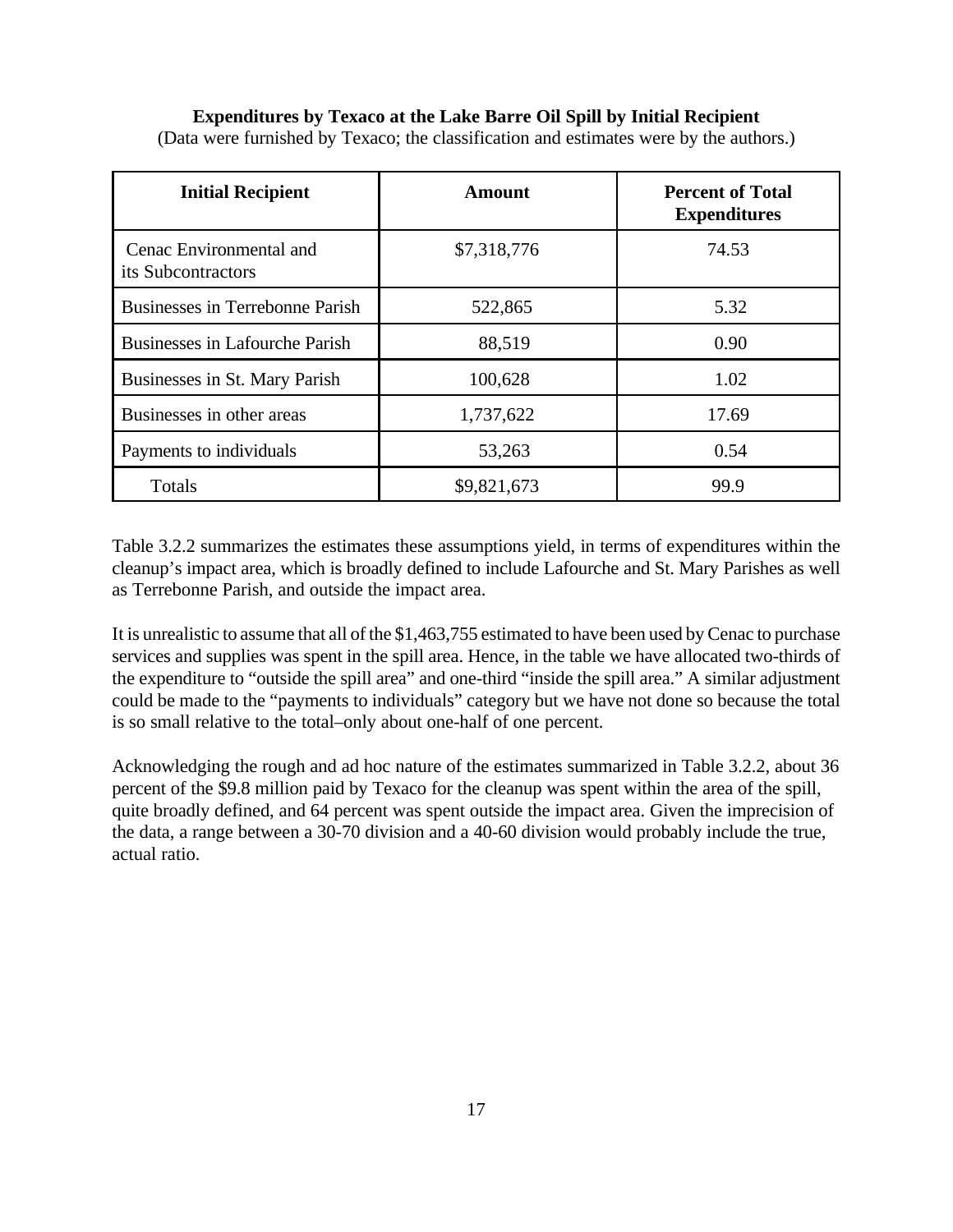## **Table 3.2.2**

| <b>Location</b><br><b>Recipient-Disposition</b> | <b>Within Spill</b><br>Area | <b>Outside Spill</b><br>Area | <b>Total</b><br><b>Expenditures</b> |
|-------------------------------------------------|-----------------------------|------------------------------|-------------------------------------|
| Cenac-Manpower                                  | \$2,271,748                 |                              | \$2,271,748                         |
| Cenac-Service and Supplies                      | 487,918                     | \$975,837                    | 1,463,755                           |
| Cenac-Subcontractors                            |                             | 3,583,273                    | 3,583,273                           |
| Businesses in Terrebonne Parish                 | 522,865                     |                              | 522,865                             |
| <b>Businesses in Lafourche Parish</b>           | 88,519                      |                              | 88,519                              |
| Businesses in St. Mary Parish                   | 100,628                     |                              | 100,628                             |
| Businesses in other areas                       |                             | 1,737,622                    | 1,737,622                           |
| Payments to individuals                         | 53,263                      |                              | 53,263                              |
| Totals                                          | \$3,524,941                 | \$6,296,732                  | \$9,821,673                         |

## **Estimated Expenditures to Recipients Within and Outside the "Spill Area"**

The consequences of these expenditures for local or regional economic activity are largely determined by whether new jobs are created or incomes increased in a significant way as a result of the cleanup campaign. The consequences for employment in the spill area were minimal, as evidenced by the fact that:

- Neither Cenac nor any of its subcontractors hired any permanent employees to work on the spill.
- Two Cenac subcontractors did hire contract employees to work as general labor during the spill, but they were not hired in the three-parish, spill-impact area.
- An employee with the Louisiana Department of Labor office in Houma reported that there were no Job Orders filed as a consequence of the Lake Barre spill and that none who registered with the agency during the spill said that they lost their job as a consequence of the spill.
- There may have been additional hires or increased hours worked in the lodging or eating and drinking establishment industries, but no effects of this sort were mentioned by those we interviewed, as is discussed in the next section of the report.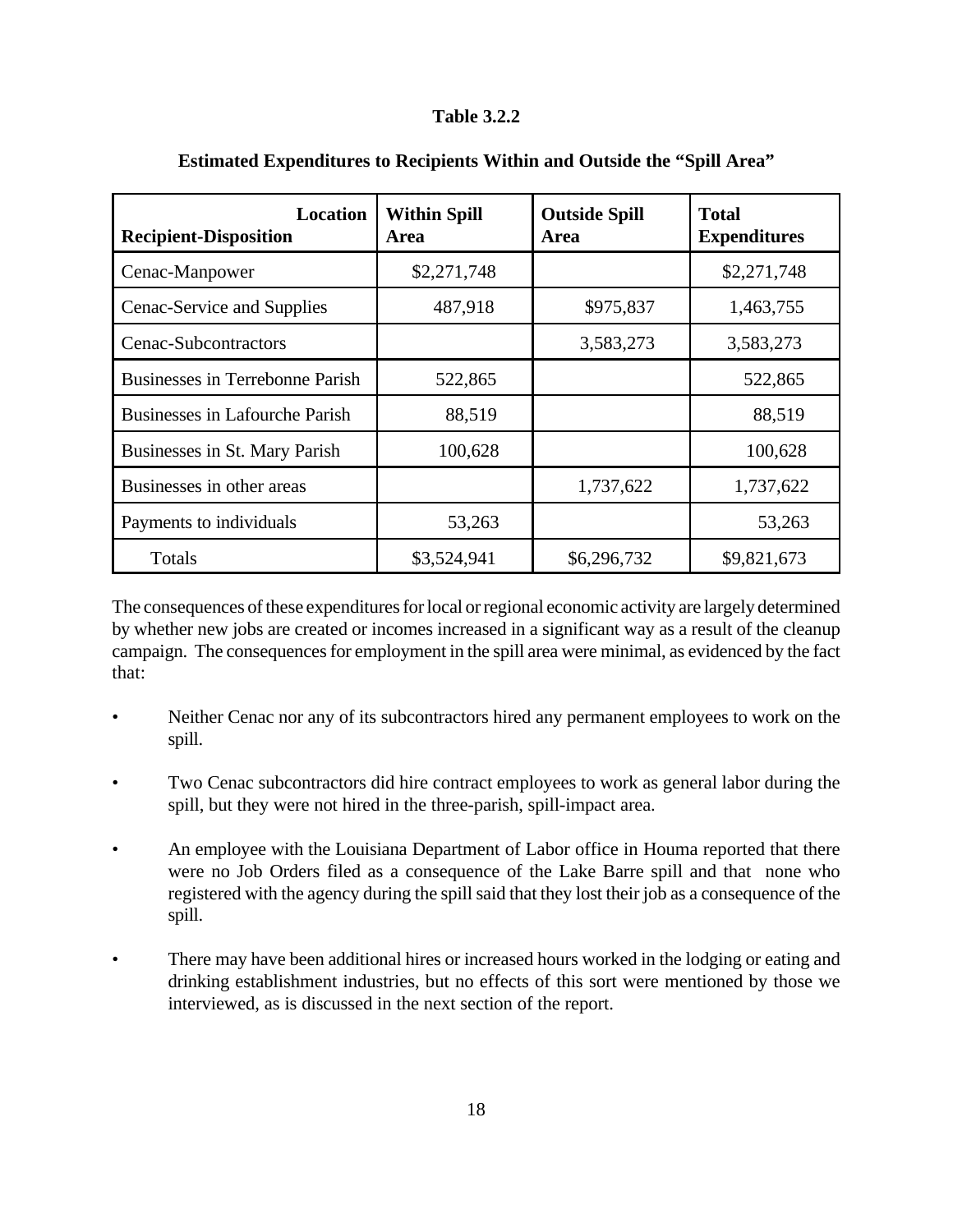## **3.3 Equipment**

Large amounts of specialized equipment and supplies are required to deal with a major oil spill. Texaco's "Lake Barre Oil Spill Incident–FACT SHEET" lists:

- Approximately 50,000 feet containment boom,
- Approximately 60,000 to 80,000 feet of absorbent boom,
- More than 60 boats,
- Eight to ten air boats,
- More than 20 skimming vessels and vacuum boats,
- Seventeen barges, including crane, deck, and storage barges,
- Three to five helicopters,
- Two fixed wing aircraft,
- Four to ten Terrebonne Parish Sheriff's Office water patrol units.

Only one of the subcontractors indicated any problems acquiring the necessary supplies or equipment during the cleanup and suggested that, as a part of its contingency planning, the state should keep a current directory of suppliers in all parts of the state.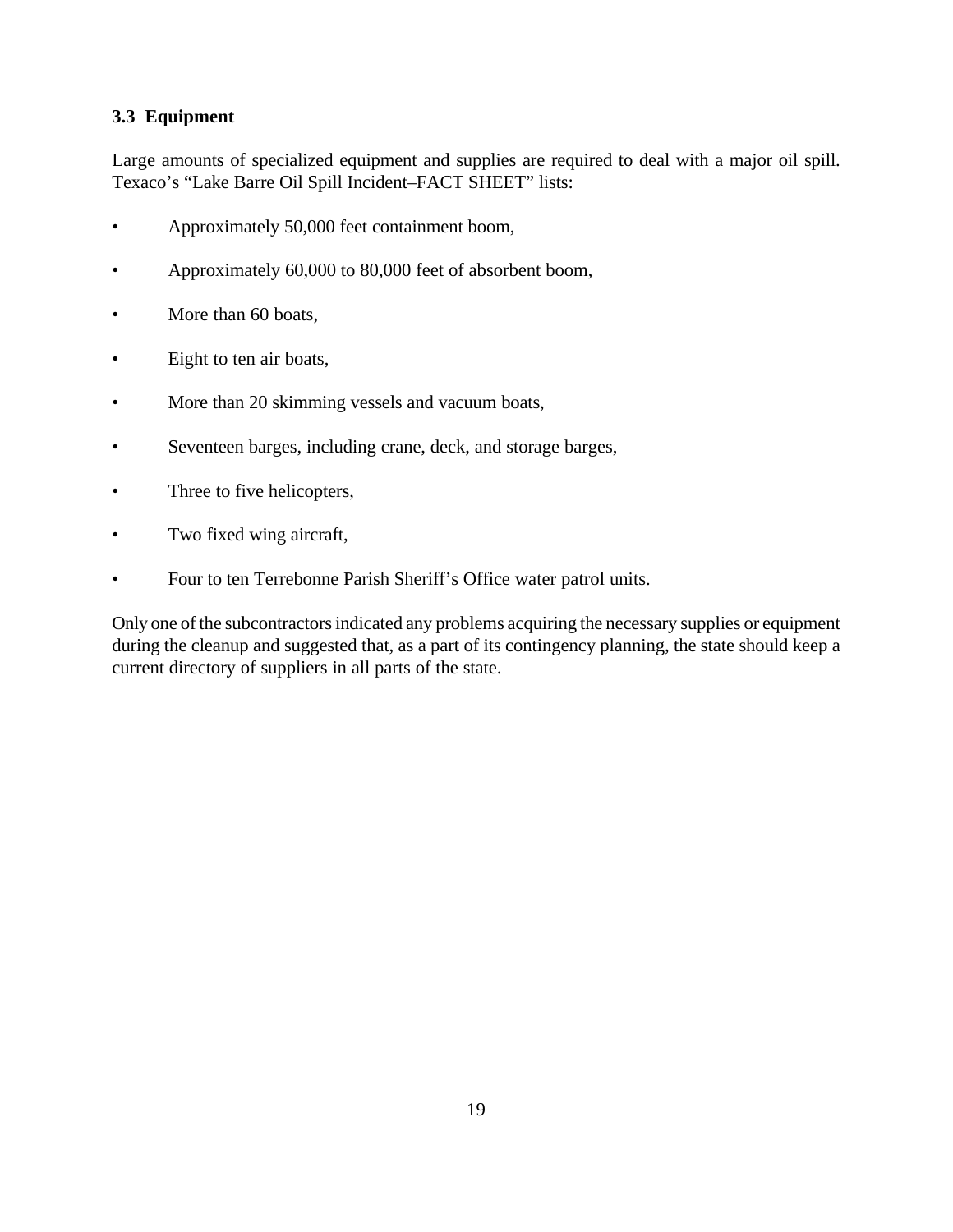#### **4.0 Residents' Perceptions of the Spill and Cleanup**

Since the secondary economic and social data available to gauge the effects of the spill on businesses, communities, and individuals in the area of the spill are limited or nonexistent, a number of individuals that, we hope, are representative of the category from which they were drawn, were interviewed. The interviews were conducted by telephone at the Louisiana Population Data Center, a part of the sociology department of Louisiana State University.

Candidates for interviews who had been identified from directories and conversations with knowledgeable individuals in the area were contacted by phone and asked if they were aware of the spill. If they were, they were told about the study and its objectives and asked if they would be willing to talk about the spill for about 30 minutes. Those who were willing to do so were scheduled for an interview at some future date and time. The disposition of those contacted is shown in Figure 4.1.1.

The figure itself foreshadows the results of the study. Remembering that the individuals contacted were either business operators, civic leaders, or local officials, all of whom might be expected to be better informed than the general populace, it is surprising that twenty percent of those contacted were unaware that a spill had occurred. If the spill had resulted in major economic or social problems or dislocations, it seems doubtful that one out of five members of the economic, political, and social leadership would be unaware that a spill had taken place.

Another seven percent refused to agree to schedule an interview, and 13 percent did not keep appointments made during the initial telephone contacts. Thus, only about 60 percent of those contacted were aware an oil spill had occurred, were willing to be interviewed, and were, in fact, interviewed. This amounted to 27 useful interviews. The 27 were members of separate categories, and the interviewer was guided by a different interview outline for each category. However, there were similar if not identical areas of inquiry for each group. Since there are different numbers of respondents for different questions, percentages are used to report responses to assist in making meaningful comparisons.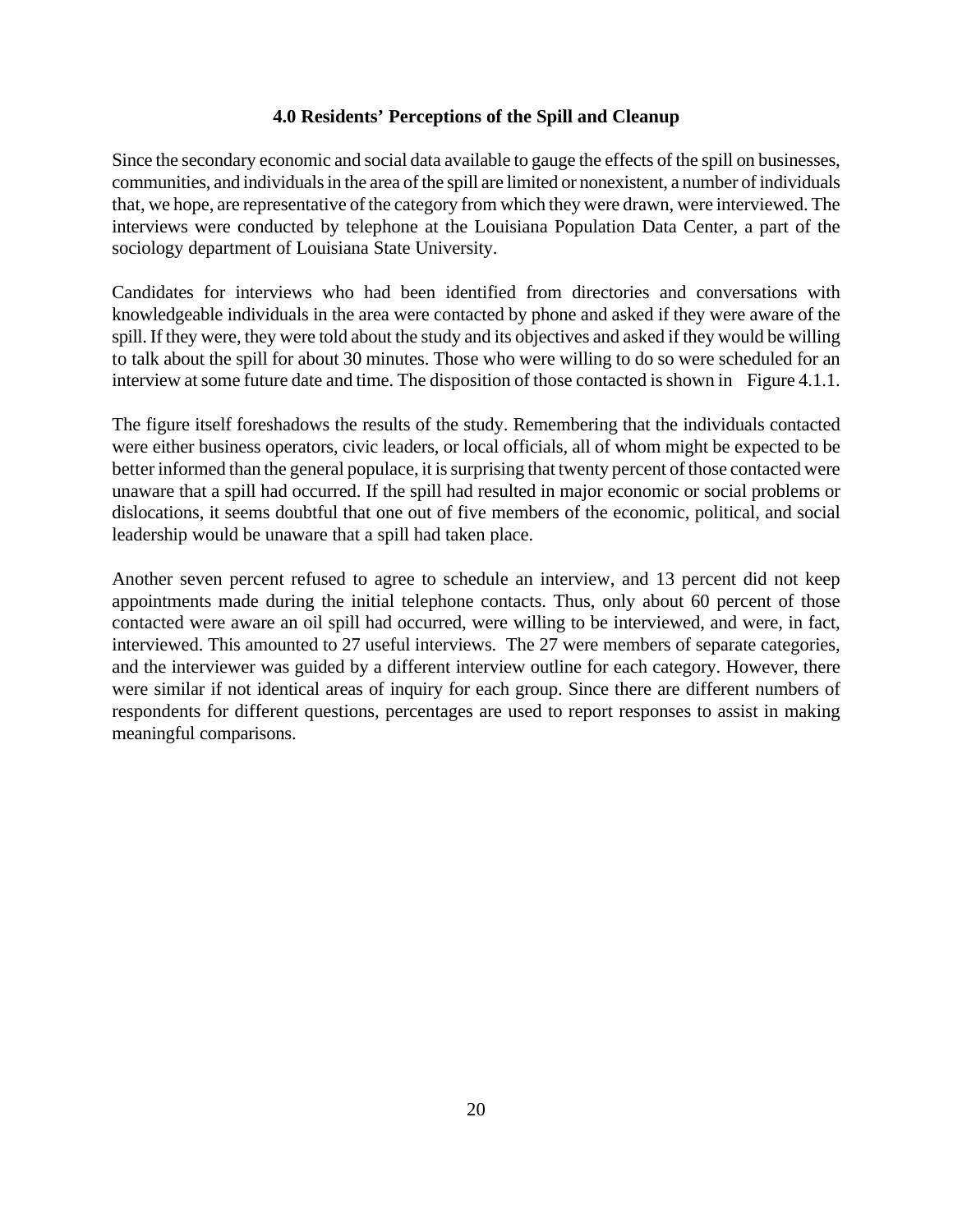

**Figure 4.1.1. Disposition of those initially contacted for interviews.**



**Figure 4.1.2. What impact did the spill have on your community?**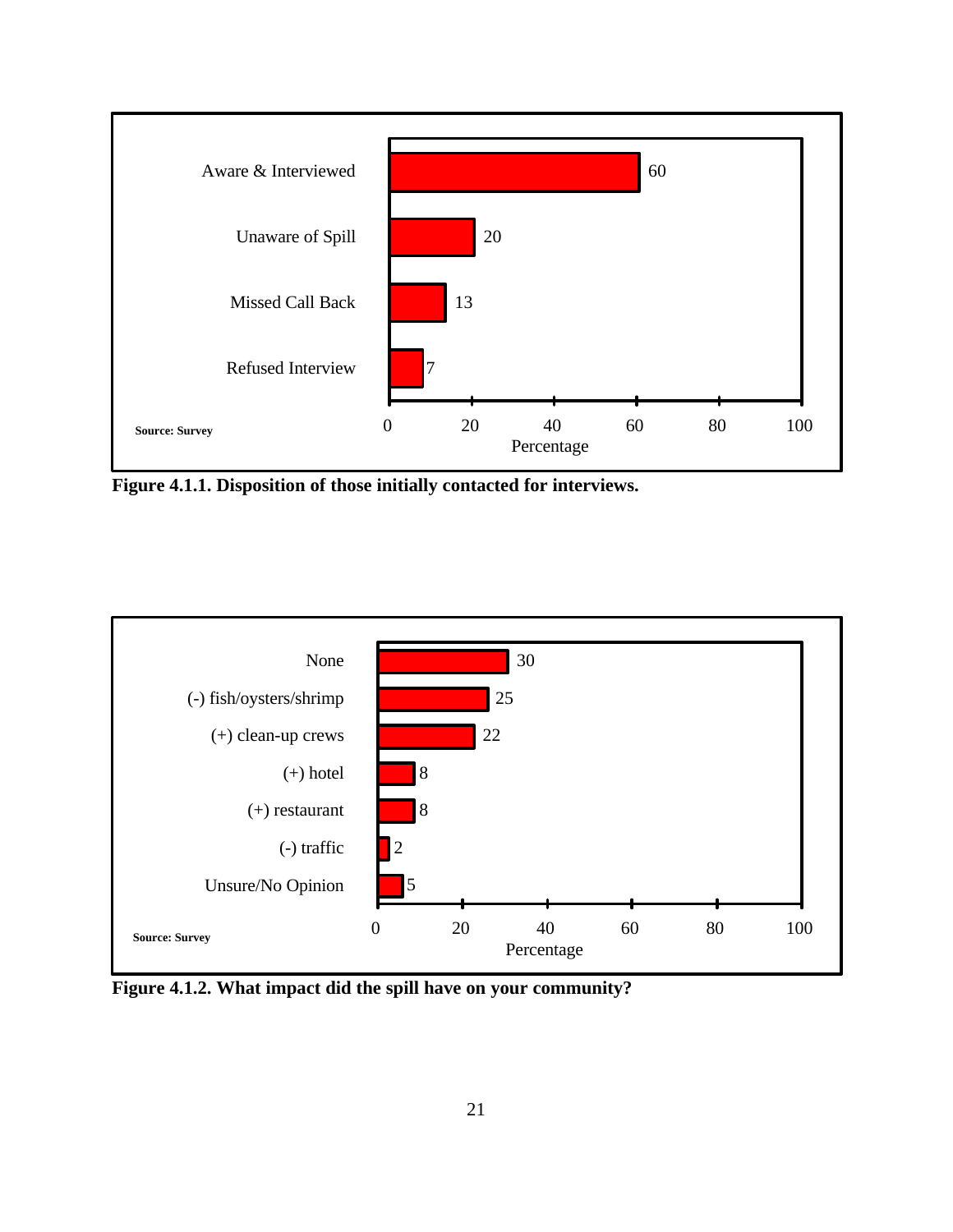Figure 4.1.2 summarizes the opinions and observations of community officials and leaders about the spill's principal impact on their community.

- Thirty percent said the spill did not have any impact on their community.
- Twenty-five percent said they were worried about a potential longer-term, negative effect on fishing, shrimping, and oystering.
- Twenty-two percent said that they believed the spill had a positive effect as a consequence of spending by cleanup crews.
- An additional eight percent mentioned increased business at hotels and another eight percent mentioned restaurants.
- Two percent cited a negative effect on their community because of congestion and other effects of increased traffic.
- Five percent were unsure or had no opinion.

The overall responses by owners and operators of businesses in the spill area to questions about how their own businesses were affected by the spill are summarized in Figure 4.1.3.

- Fifty-seven percent of those who were interviewed said the spill had no impact on their enterprise.
- Eighteen percent believed their business had been affected positively by the cleanup activities associated with the spill,
- As did an additional seven percent operating eating, drinking, or lodging establishments.
- Eleven percent, who were in the fishing or charter boat businesses, said they suffered or were likely to suffer negative consequences because of the spill because marine habitat was likely to be adversely affected and/or recreational fishermen would decrease visits to the area because they perceived that the marine habitat was damaged.
- Seven percent were unsure or said they had no opinion.

Interviewers also asked respondents if they believed there would be longer-term (defined as one year or more) effects on the communities or businesses in the spill area. Their responses are depicted in Figure 4.1.4.

- Forty-one percent either did not respond or said they had no opinion.
- Thirty-seven percent believed there would be no long-term impact from the spill.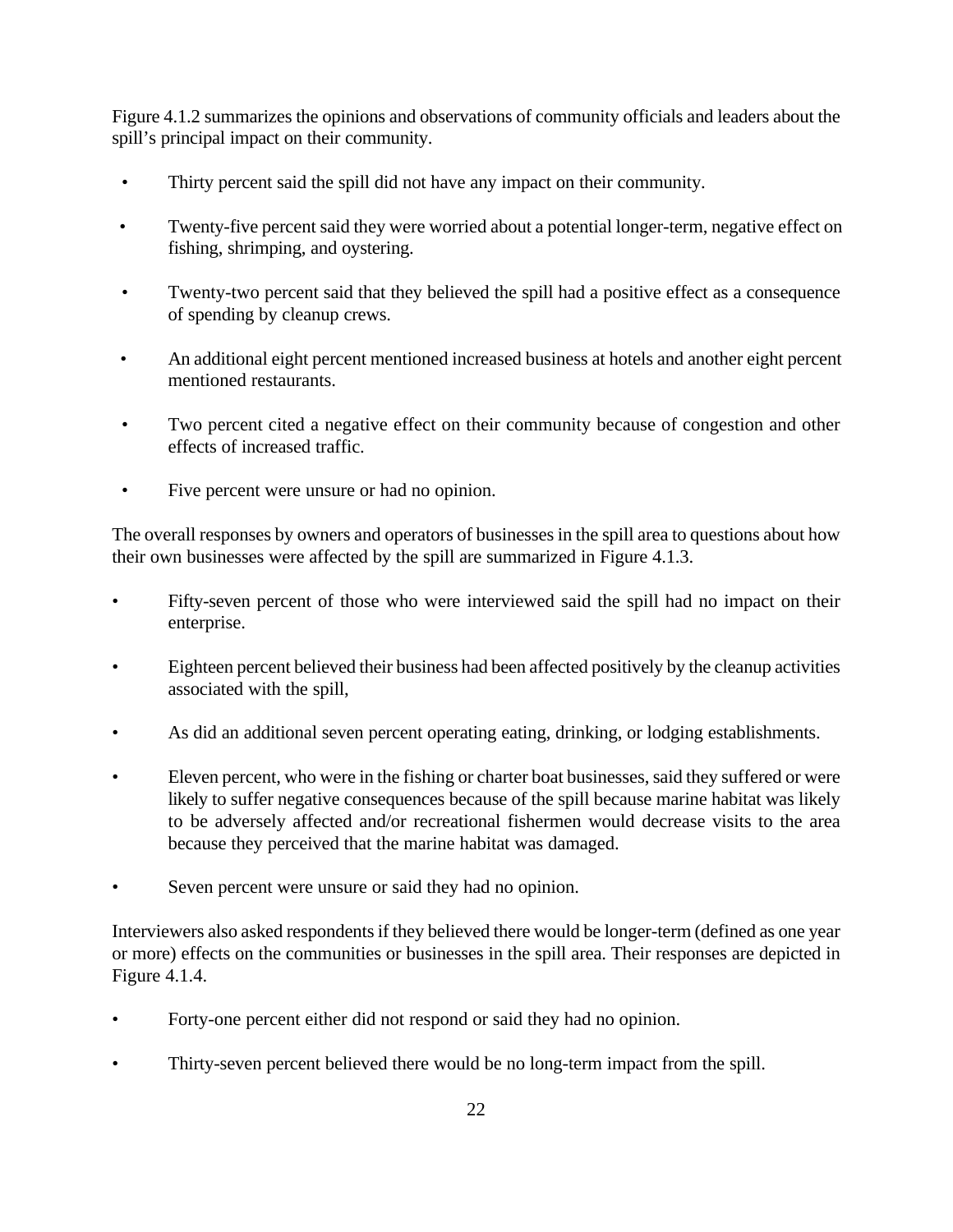- Eighteen percent believed there "might be" such impacts.
- Only four percent replied with an unqualified "yes."

The "maybes" all had environmental or natural resource concerns. Disregarding the "no opinion" and lumping together the "maybes" and the "yeses" still yields an optimistic, no-long-run-effects balance when compared to the "noes," with the former, concerned group totaling 22 percent and the latter, "no-long-run-effects" group accounting for 37 percent of the total.

An alternative way of interpreting the data in Figure 4.1.4 would be to form an "uncertain/noncommital" group by adding the "no response" and the "maybes." This would indicate that a majority of 59 percent were unsure of the consequences of the spill and, when compared to those with definite expectations, would indicate that uncertainty is more descriptive of the respondents' expectations.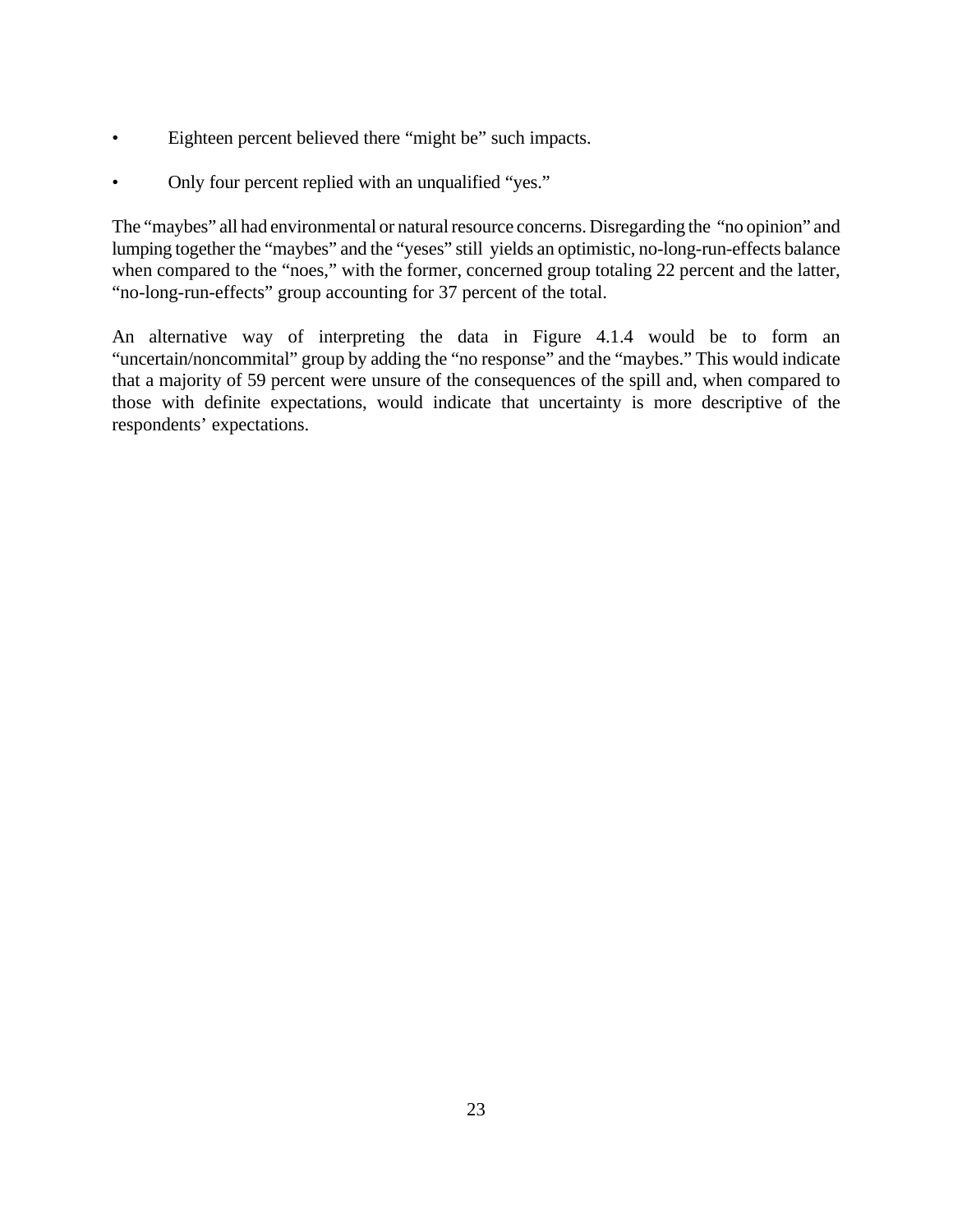

**Figure 4.1.3. How was your business affected by the spill?**



**Figure 4.1.4. Will the spill result in long-term effects (lasting more than one year) on your community or business?**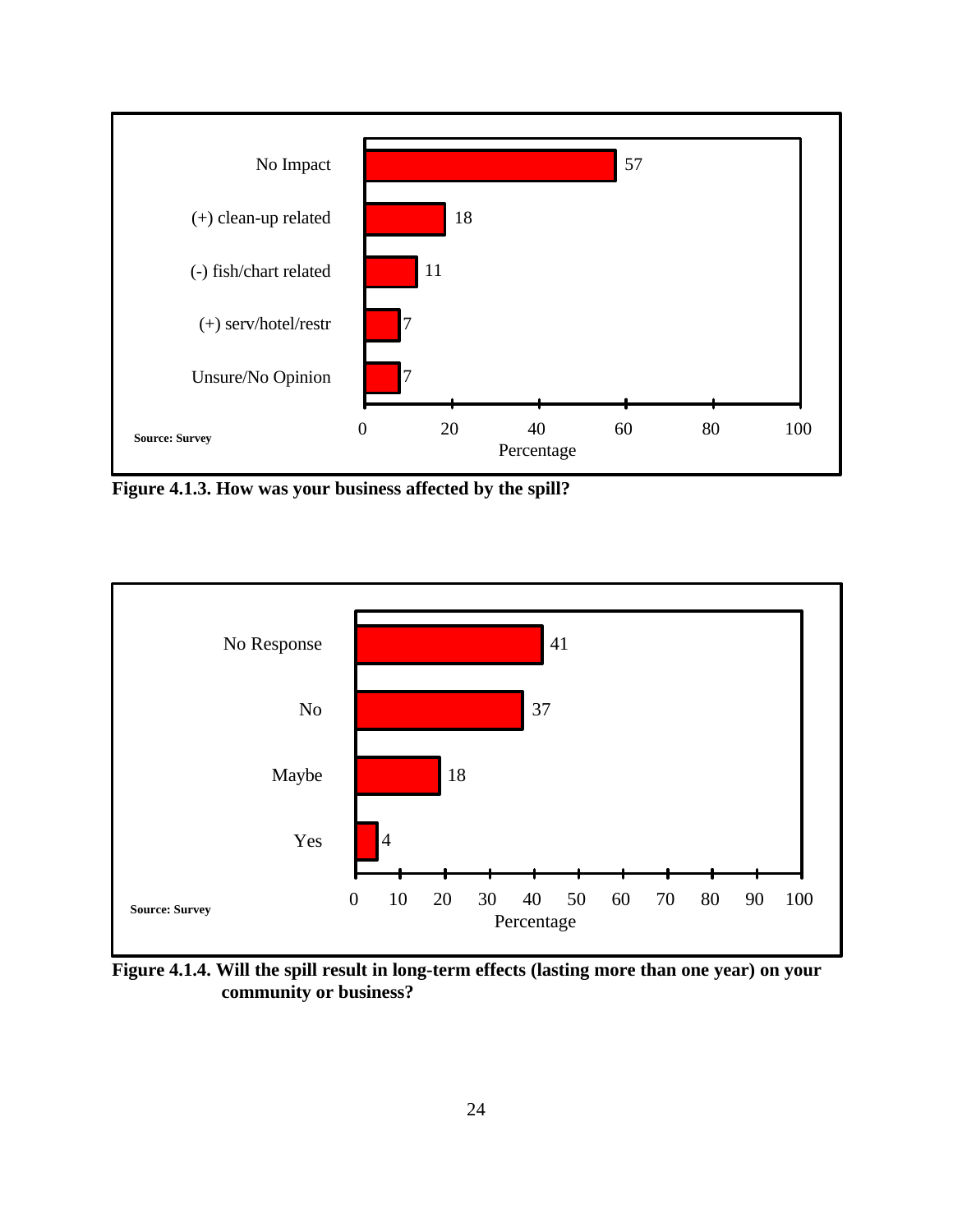Another topic that was included in the interviews was how interviewees learned about the spill and how accurate they believed the information about the spill to be. Figures 4.1.5 and 4.1.6 summarize those responses.

Figure 4.1.5 summarizes how those interviewed learned about the spill.

- Thirty-seven percent said their information came from newspaper, television, or radio reports.
- Fifteen percent were unsure of their source or learned of the spill in some other way.
- The remaining forty-eight percent learned of the spill by either: direct observation (11) percent), or by word-of-mouth (15 percent), or from a business (22 percent).

Figure 4.1.6 summarizes responses about the accuracy of the information they received about the spill.

- Only 15 percent said they believed information about the spill was not accurate.
- Forty-four percent were unsure of the accuracy of the information they received or had no opinion.
- Thus, only 41 percent said they were confident that the information available to them would be proven to be accurate.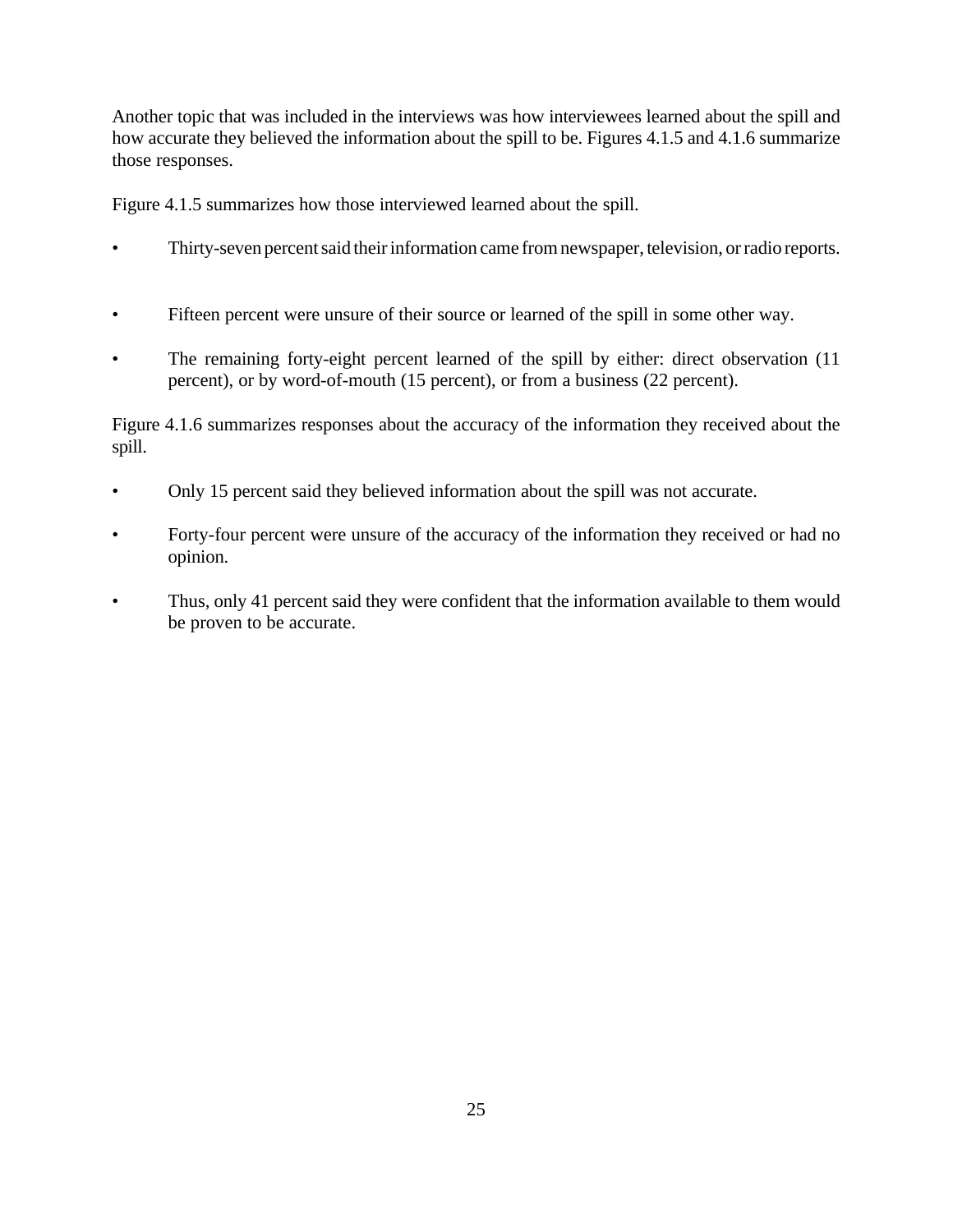

**Figure 4.1.5. How did you initially learn that an oil spill occurred?**



**Figure 4.1.6. How accurate do you believe information about the spill was?**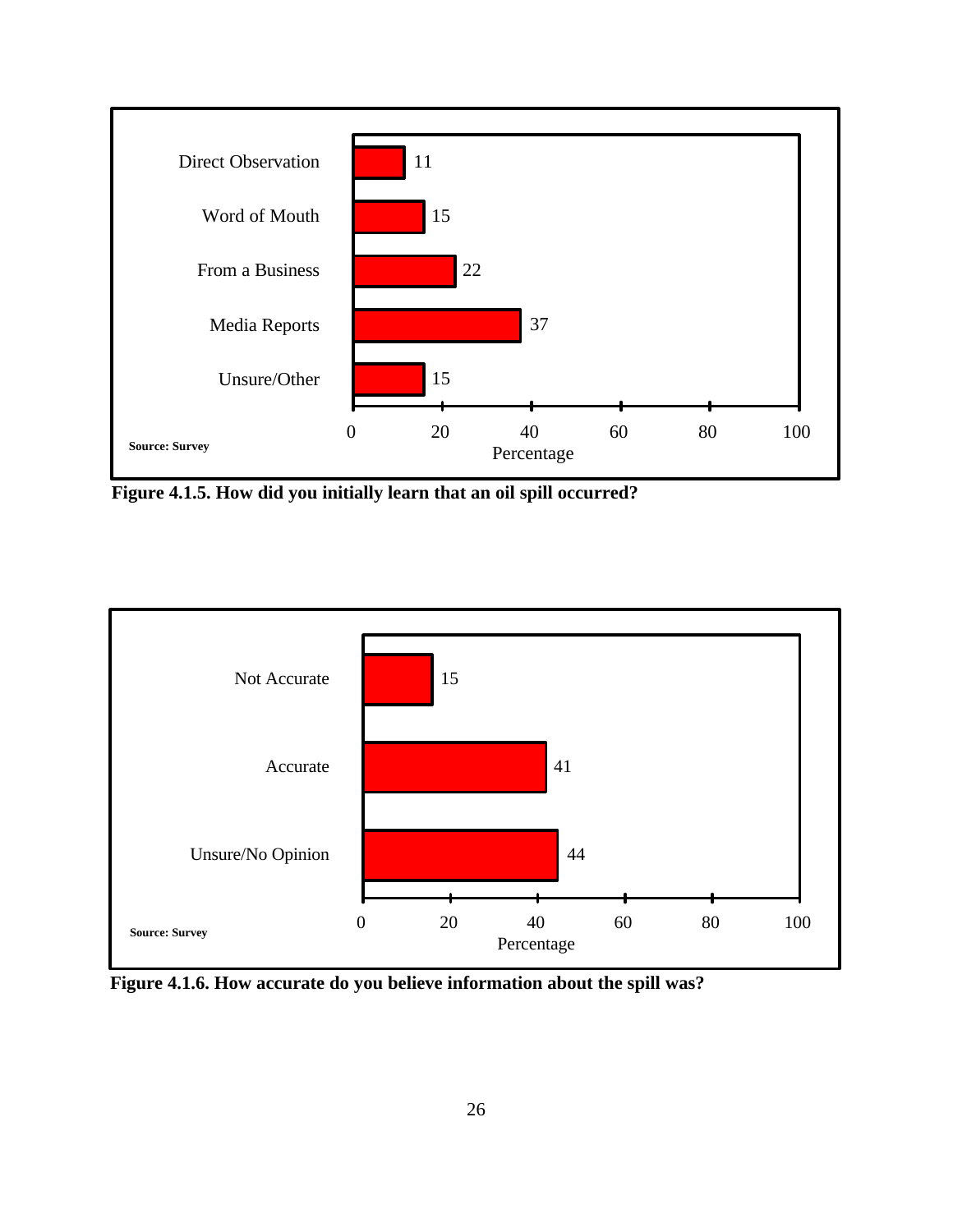A final set of questions concerned the perceived adequacy of the planning for the spill by Texaco and offered "open-ended" opportunities for suggestions for improvements in performance and regulations.

Figure 4.1.7 summarizes responses to a question about the adequacy of the planning for the spill by Texaco, and, by implication, that of planning by the relevant state and federal regulatory agencies. Again there is considerable uncertainty or lack of information or, perhaps, lack of interest evident in the responses.

- Forty-four percent chose not to answer or had no opinion.
- Of those with opinions, however, 48 percent believed that a good job was done.
- Only four percent responded that the planning was not adequate.

The two "open-ended" opportunities for suggestions were: "In hindsight, what could have been done by the oil company to reduce impacts on local communities?" and, "Are there any laws or regulations that you believe should be changed to deal with oil spills more efficiently or equitably?"



**Figure 4.1.7. Did Texaco and the state and federal agencies have adequate plans to deal with the spill?**

There were no suggestions about what could have been done that was not done to reduce the impact of the spill on communities. The most frequent "response" was "no answer," which accounted for 63 percent of the responses. However, 33 percent responded "affirmatively" to the effect that nothing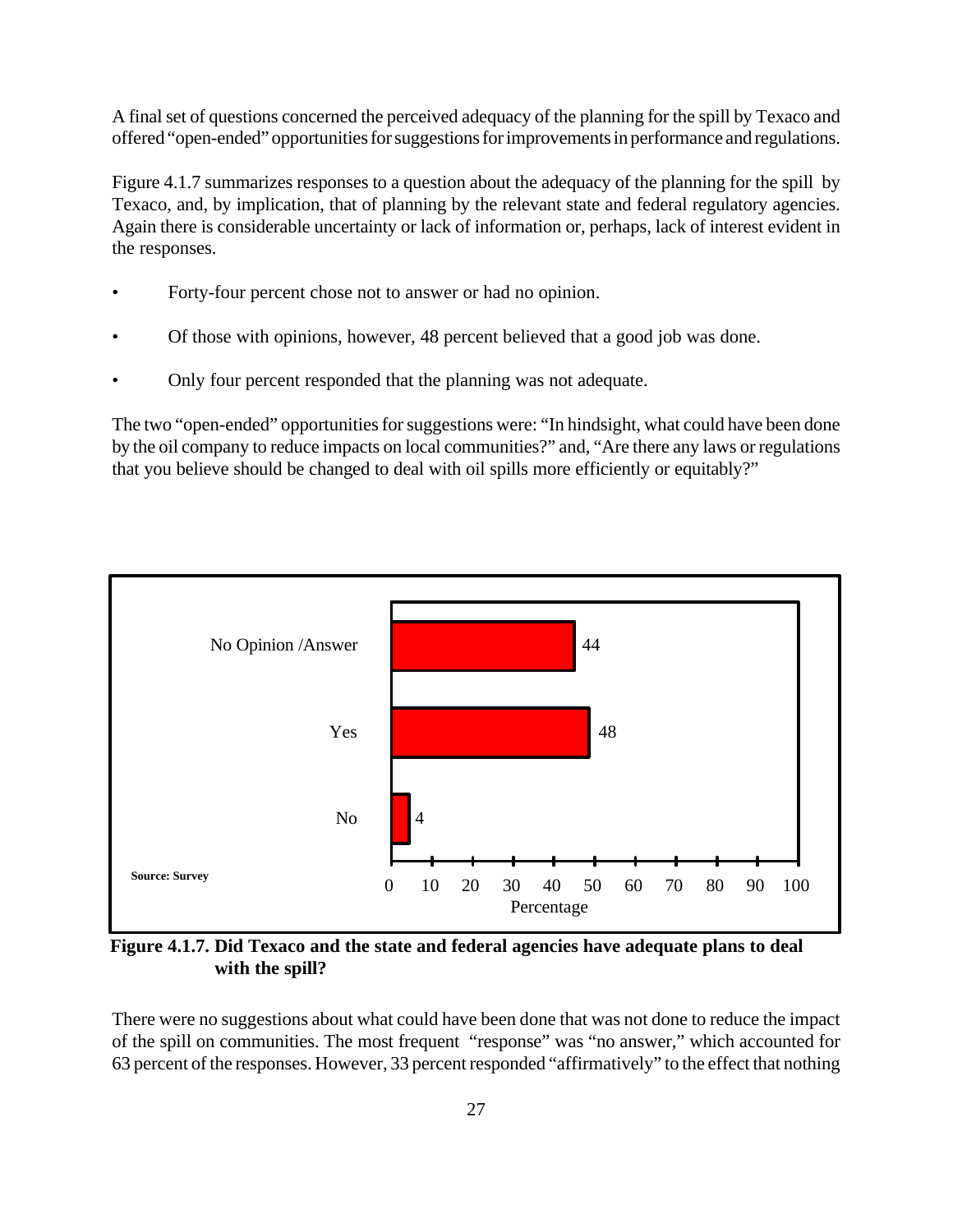could have been done that was not done to minimize such impacts during the cleanup. Four percent responded, logically, that since they believed there were no impacts on communities from the spill nothing could be done to reduce such nonexistent impacts.

There were also few suggestions for improving laws or regulations pertaining to spills and cleanups. One respondent suggested that provisions were needed to notify lease, bottom, or property owners in the area of the spill that a spill had occurred; another said that more warnings about the locations of major pipelines would help. Two respondents said that existing regulations could not be improved, and the remainder did not answer or respond to the question.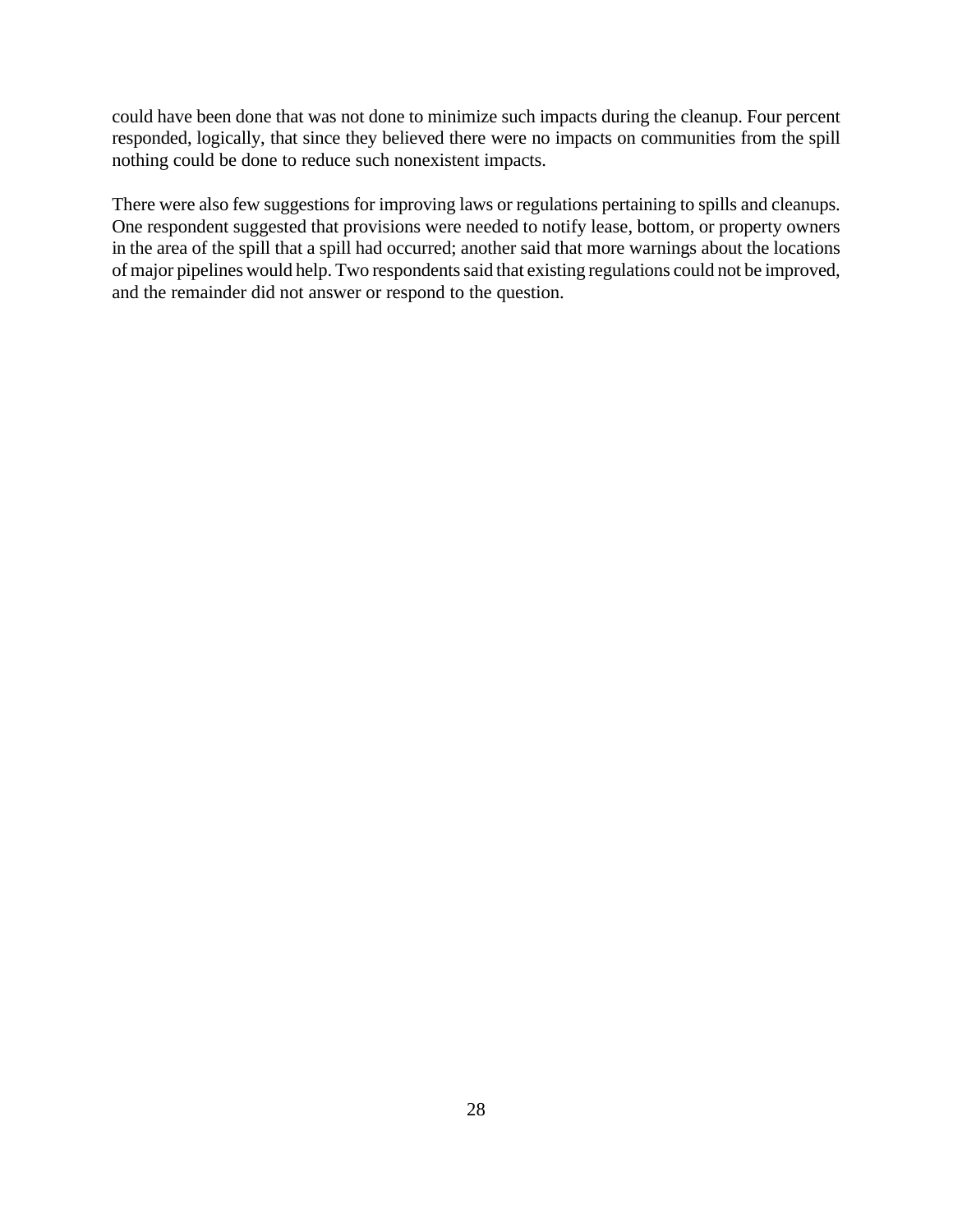## **5.0 Summary and Conclusions**

Responding to natural disasters such as floods, hurricanes, tornados, and earthquakes usually requires large expenditures for construction and repair, which provide a stimulus to the afflicted area. Indeed studies of the response to these natural disasters show that private insurance and public programs tend to over-compensate for the losses so incurred (Kane, 1996, Albala-Bertrand, 1993, and Horowich, 1990). But the response to the rupture of a major oil pipeline, such as has been previously described, does not appear to provide much economic stimulus in either the short or longer run–at least in a typical Gulf Coast setting such as Lake Barre.

However, the response to a major pipeline spill in this setting does not appear to result in much social or economic disruption either. Although oil spill scenarios could be conjectured in which considerable damage would be suffered by physical structures in urban areas, the mitigation of oil spills usually only requires comparatively minor and short-lived construction expenditures. Further, damages are often of the non-market type, where damages, even if substantial in total, are spread so thinly that they are hard even for those directly affected to calculate–e.g., the reduction in future opportunities for recreational fisherman from a potential reduction in larval marine organisms in the spill area. Indeed, it may be that restoration strategies are so uncertain that relying on time and natural processes to mitigate longer term damages is frequently the prudent course.

In the Lake Barre case study, no evidence was found of any additional employment created by the spill in the three parish area defined as the spill area–despite the fact that the principal cleanup contractor, Cenac Environmental, and the responsible party, Texaco Pipeline, were both located in the spill area. Some of the subcontractors hired trained labor on a temporary basis, but none of those employed were residents of the spill area.

Similarly, an analysis of detailed expenditures made by Texaco during the cleanup, suggested that about two-thirds went to business located outside the three parish spill area.

Conversely, little, if any, evidence was found of spill- or cleanup-caused damages or disruptions imposing short-term costs on businesses or individuals in the spill area. Preventing longer term damages that could reduce longer-term benefits from the coastal environment in which the spill took place is the goal that guides the cleanup effort. A significant level of concern about real or perceived longer-term effects on commercial and recreational fishing was evident in those who participated in this study, but no evidence of such effects is known at this time.

There are several reasons why both the negative and potentially positive effects of this oil spill seem to be so limited:

• First, the spill occurred as a result of the rupture of an active pipeline. Even though it was a major pipeline bringing large quantities of oil to shore, the drop in pipeline pressure provided a clear signal of a failure that was promptly responded to by shutting down the flow. It is much easier and quicker to control a spill from a pipeline than, for example, one from a damaged or grounded tanker.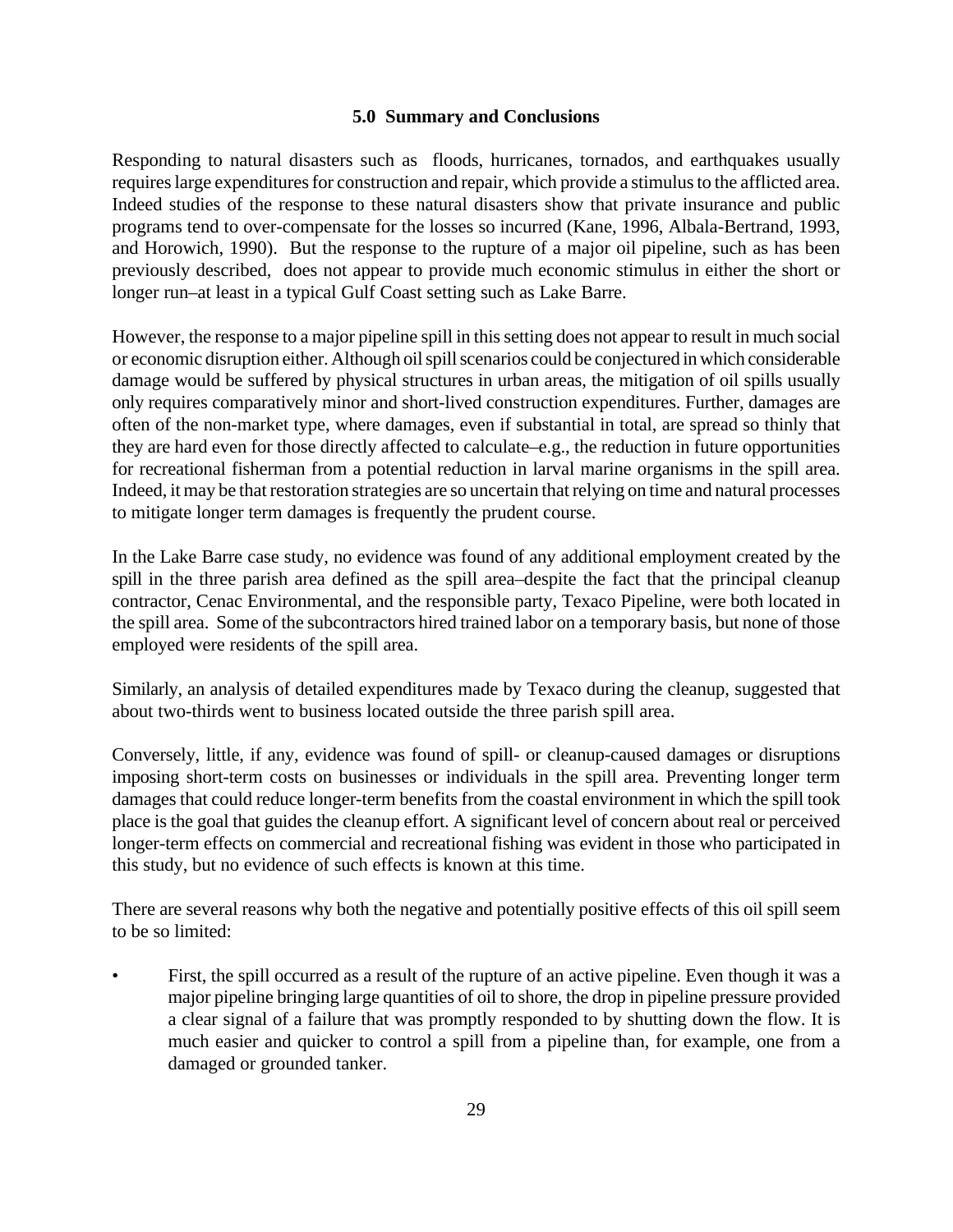- Second, a plan to deal with oil spills was in place, and procedures to implement the plan were well defined and were engaged in a timely way.
- Third, the spill occurred in open water six or so miles offshore. Although unfavorable winds blew the slick into coastal marshes and waterways, there were few access points to these areas from land. Fishermen working in the area had access to many other areas of equivalent productivity. Oyster leases, however, are fixed geographically, and some of their owners are suing for damages. Until that litigation is completed, it is hard to estimate the magnitude of such damages.
- Fourth, the oil spill response and cleanup industry operates as a cooperative coalition when dealing with major oil spills. Only trained and certified workers can take part in a cleanup, and a major spill requires many more workers than any individual firm could keep as a labor reserve. Thus, the responsible party (Texaco in our case) designates a lead contractor who then subcontracts with similar cleanup firms along the Gulf Coast for labor, equipment, and material at standard day rates. Most of the firms participating in the Lake Barre cleanup had worked together on past spills, sometimes as the lead contractor sometimes as a subcontractor. Although this organization is a natural and efficient one for the cleanup industry, it means that a substantial proportion of the labor required to deal with the spill comes from outside the impacted area.
- Fifth, an analysis of Texaco's expenditures revealed a similar pattern. Our rough estimate is that about two-thirds went to firms outside the impacted region. The largest category of additional spending went to eating and drinking establishments and hotels and motels. Even though these establishments operated at or above capacity during the peak of the cleanup effort, that peak was a relatively short one, lasting about ten days.

This pattern of a short and limited social and economic impact (both positive and negative) was confirmed by the responses during interviews with individuals in the local area.

- Twenty percent of those contacted for interviews were unaware that a spill had occurred. Remembering that the individuals contacted were either owner/operators of businesses, civic leaders, or local officials, it is surprising that twenty percent of those contacted were unaware that a spill had occurred. If the spill had resulted in major economic or social problems or dislocations, it seems doubtful that one out of five members of the economic, political, and social leadership would be unaware that a spill had taken place.
- Of those that were aware of the spill and were interviewed, 30 percent of the community leaders or civic officials did not believe the spill had any impact on their community, and 57 percent of the business owners or operators said the spill had no effect on their businesses.
- Twenty-five percent of the civic leaders were afraid the spill would have a negative impact on their community, and 11 percent of the business owners expected a negative effect on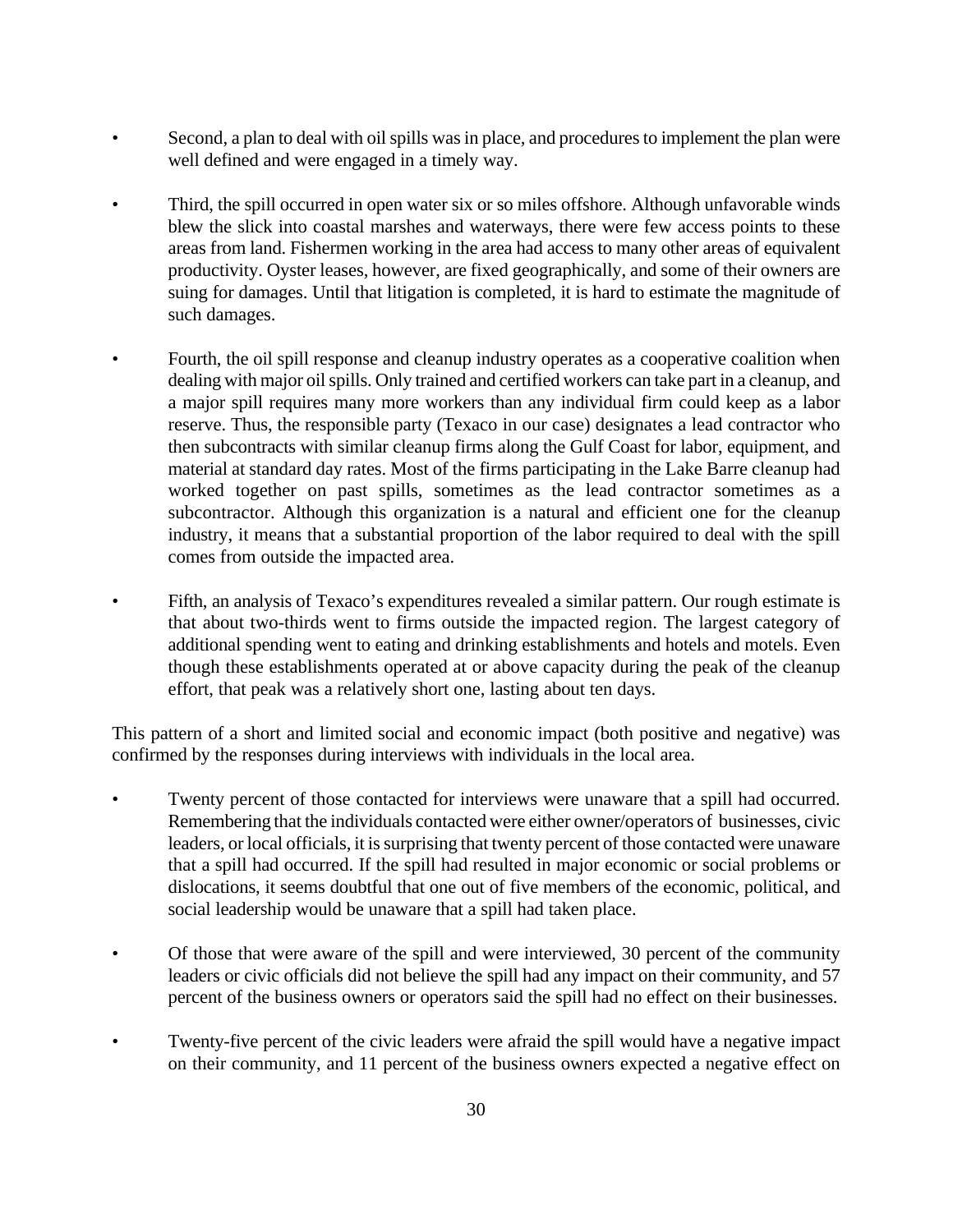businesses as a consequence of long-run damage to fishing, shrimping, or oystering in the area.

- Twenty-two percent of the civic officials and leaders responded that the spill had a positive impact due to expenditures by cleanup crews, and another 16 percent also thought the spill had a positive impact due to increased restaurant and lodging sales. Twenty-five percent of the business sector respondents said spill-associated spending had increased revenues of their businesses.
- Two percent of the community leaders cited traffic congestion as a negative impact, and five percent were unsure if there were impacts or had no opinion.

Views about possible longer-term impacts of the spill were optimistic, if somewhat uncertain. Fortyone percent of those interviewed had no opinion or did not want to express their opinion about the longer-term effects of the spill. However, 37 percent explicitly stated they believed there would be no long-term effects from the spill. Eighteen percent of those interviewed said there "might be" longterm effects, but only four percent explicitly asserted that there would be long-term consequences from the spill.

To summarize, the oil spill cleanup industry on the Gulf Coast operates more as a cooperative coalition than as a group of competing firms. This structure is a result of the driving imperative of the oil spill cleanup industry–to be able to respond immediately to an unexpected and ill-defined event with hundreds of skilled and experienced workers who need large amounts of specialized equipment to do their jobs. Although this structure is a rational and efficient adaptation to the imperative it reflects, it also limits any positive economic impact in the spill area from the cleanup activities. This conclusion is supported both by the empirical data collected and the interviews conducted during the course of the study.

Negative social and economic consequences of an oil spill also appear to be limited in this case. Short-term effects appear to have been very limited based upon the interviews with community officials and business operators in the spill region. Longer-term effects are difficult to characterize and evaluate so soon after the spill occurred. The preponderance of those interviewed believed there would be no significant negative effects from the spill, but a significant minority said they were worried about longer-term effects even though they were yet to manifest themselves.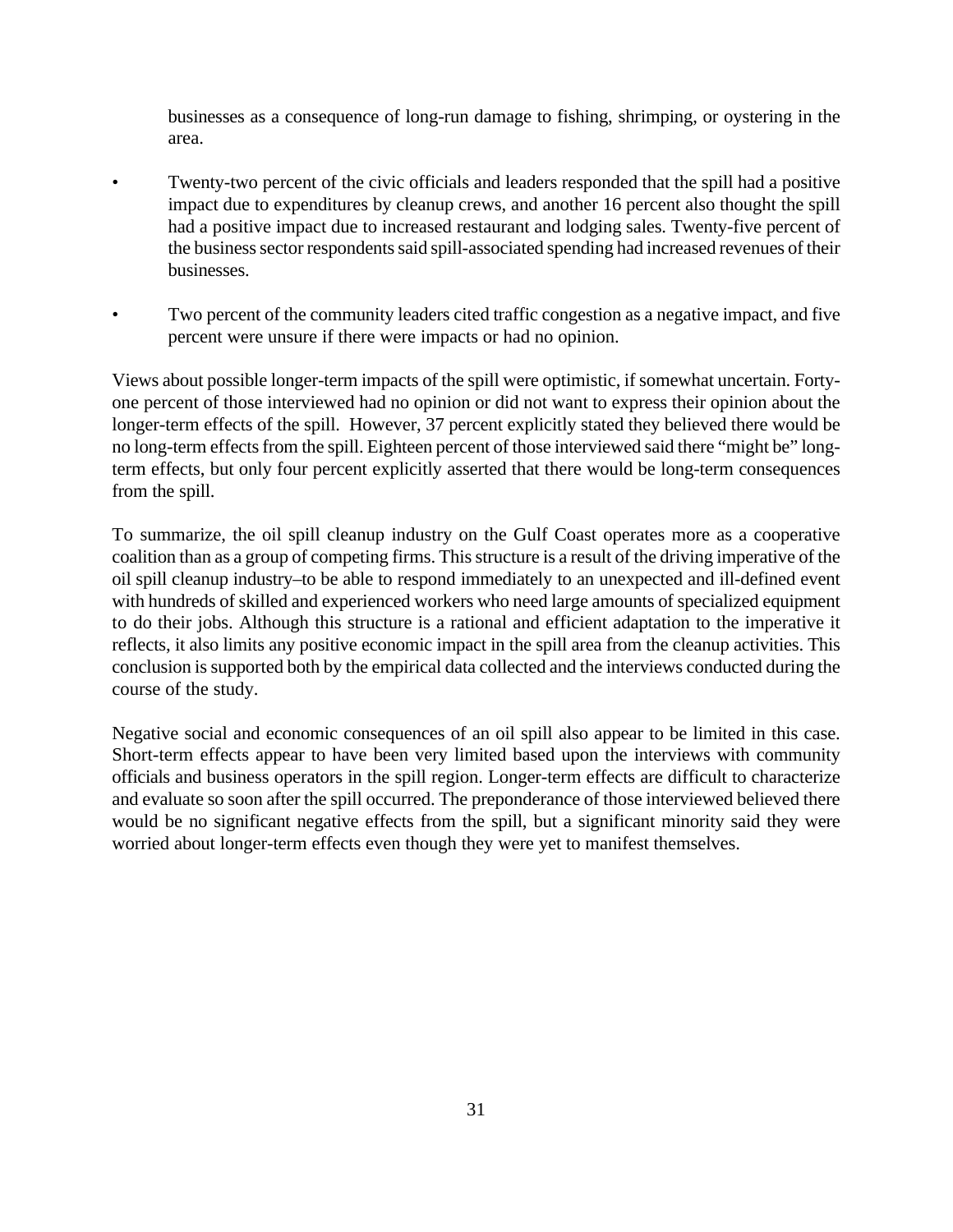#### **6.0 References**

The Advocate. 1997. Lake Barre oil spill may reach 210,000 gallons. 20 May 1997:A5.

Albala-Bertrand, J.M. 1993. Political economy of large natural disasters. Oxford University Press. 259 pp.

- American Petroleum Institute. 1984. The socioeconomic impacts of oil spills. Washington, D.C.: The Institute. 61 pp.
- Coffee, C. 1997. Combined Texaco, contractor response limits economic, ecological impact. Business and Industry Communications Newspaper, June 1997.
- Gray, C. 1997a. Oil spill may be much worse than original Texaco estimate. The Times-Picayune, 20 May 1997:A1.
- Gray, C. 1997b. Testing to reveal oil spill's effects. The Times-Picayune, 23 May 1997:A1.
- Horowich, G. 1990. Disasters and market response. Cato Journal, 9(3):531-55.
- Kane, E.J. 1996. Difficulties in making implicit government risk bearing partnerships explicit. Journal of Risk and Uncertainty, 12(2-3):189-99.
- Scott, L.C., J.A. Richardson, and A.M.M. Jamal. 1997. The Louisiana economic outlook: 1998 and 1999. Division of Economic Development and Forecasting, E.J. Ourso College of Business Administration, Louisiana State University. pp. 47-49.